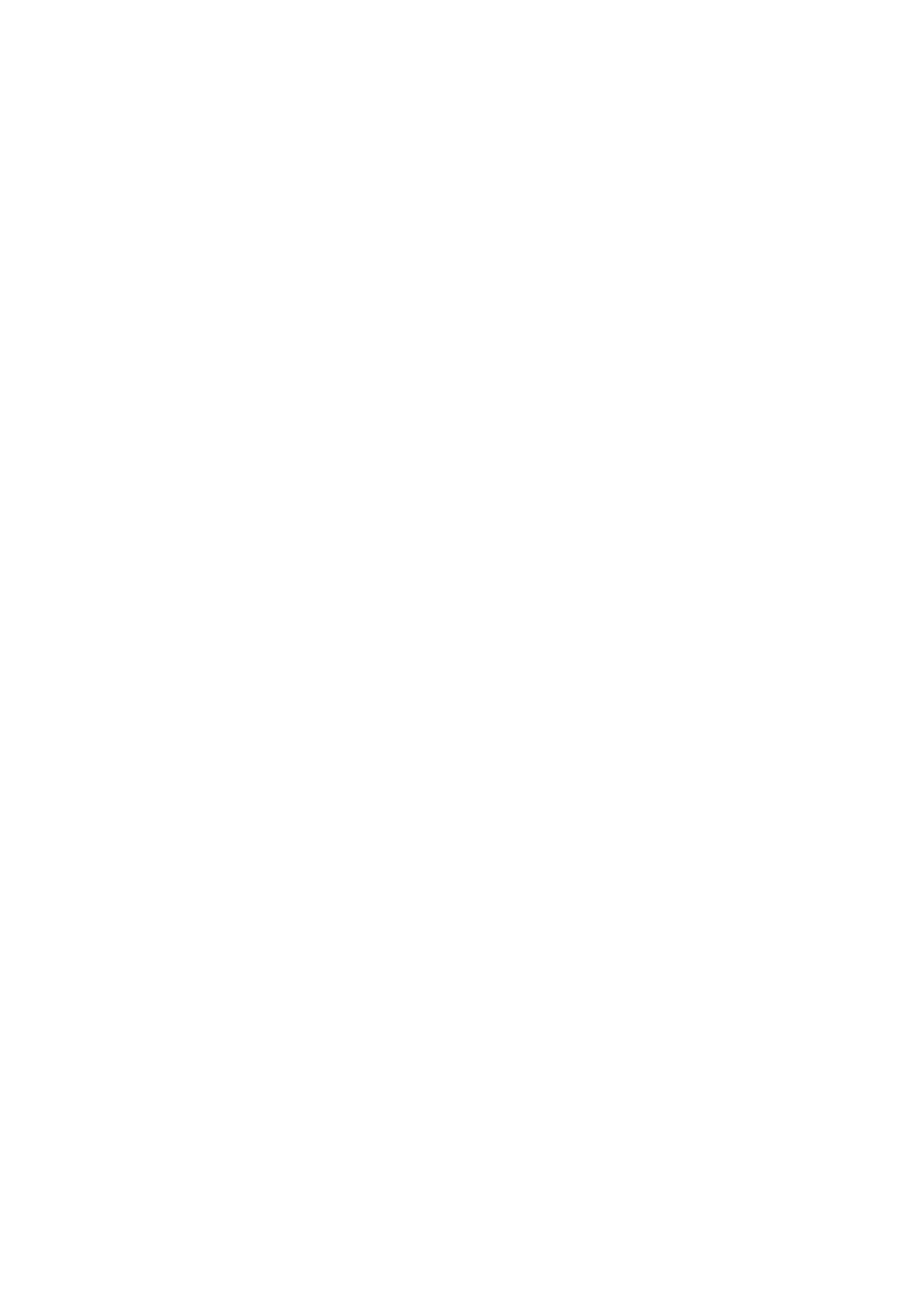# **Methods for sampling carbon stocks above and below ground**

Kurniatun Hairiah, SM Sitompul, Meine van Noordwijk and Cheryl Palm

December 2001

Bogor, Indonesia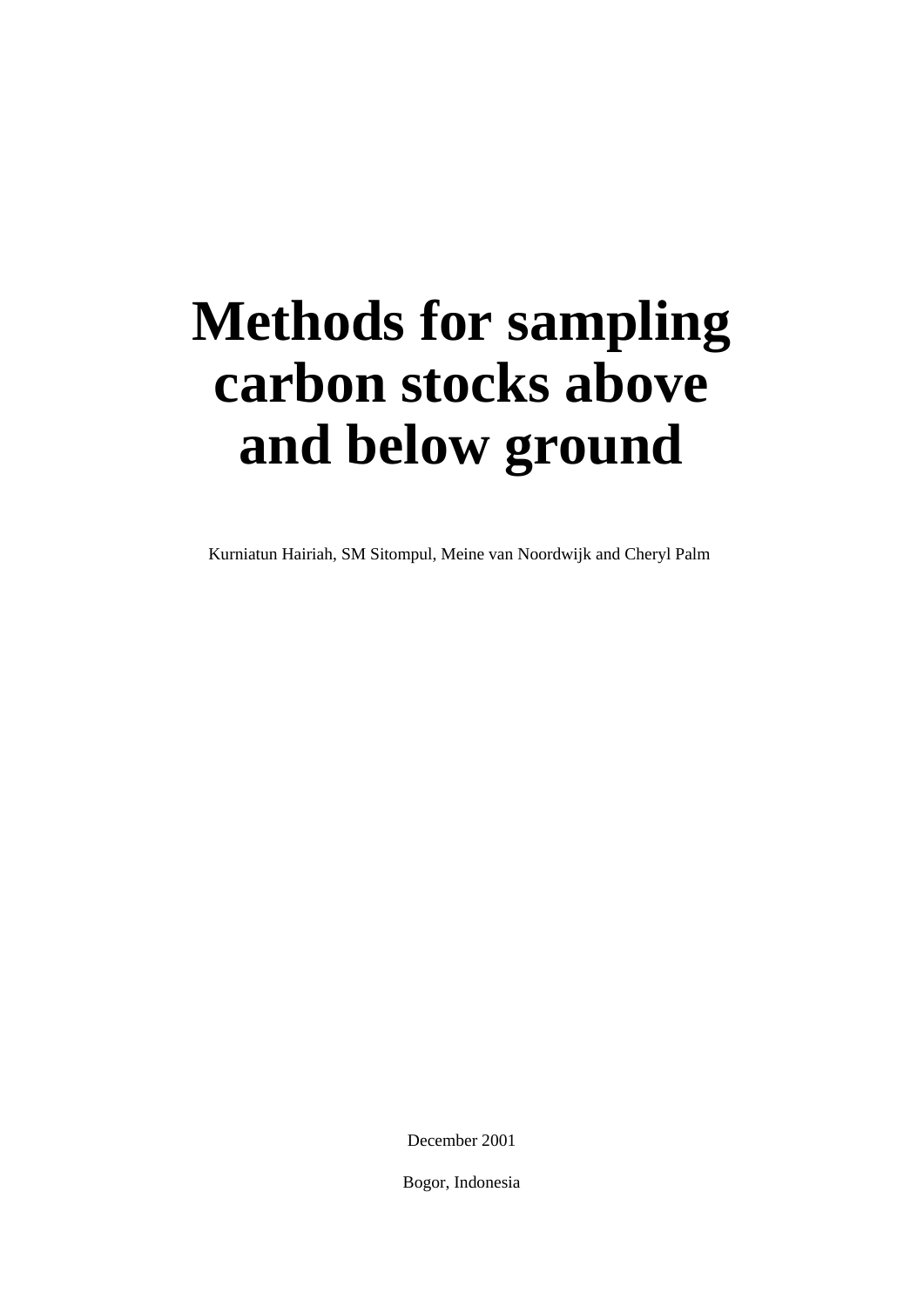Published in December 2001

Published by: International Centre for Research in Agroforestry Southeast Asian Regional Research Programme PO Box 161, Bogor, Indonesia Tel: +62 251 625415; fax: +62 251 625416; email: icraf-indonesia@cgiar.org Web site: http://www.icraf.cgiar.org/sea

© copyright ICRAF Southeast Asia

Cover illustration: Wiyono

Layout: T Atikah & DN Rini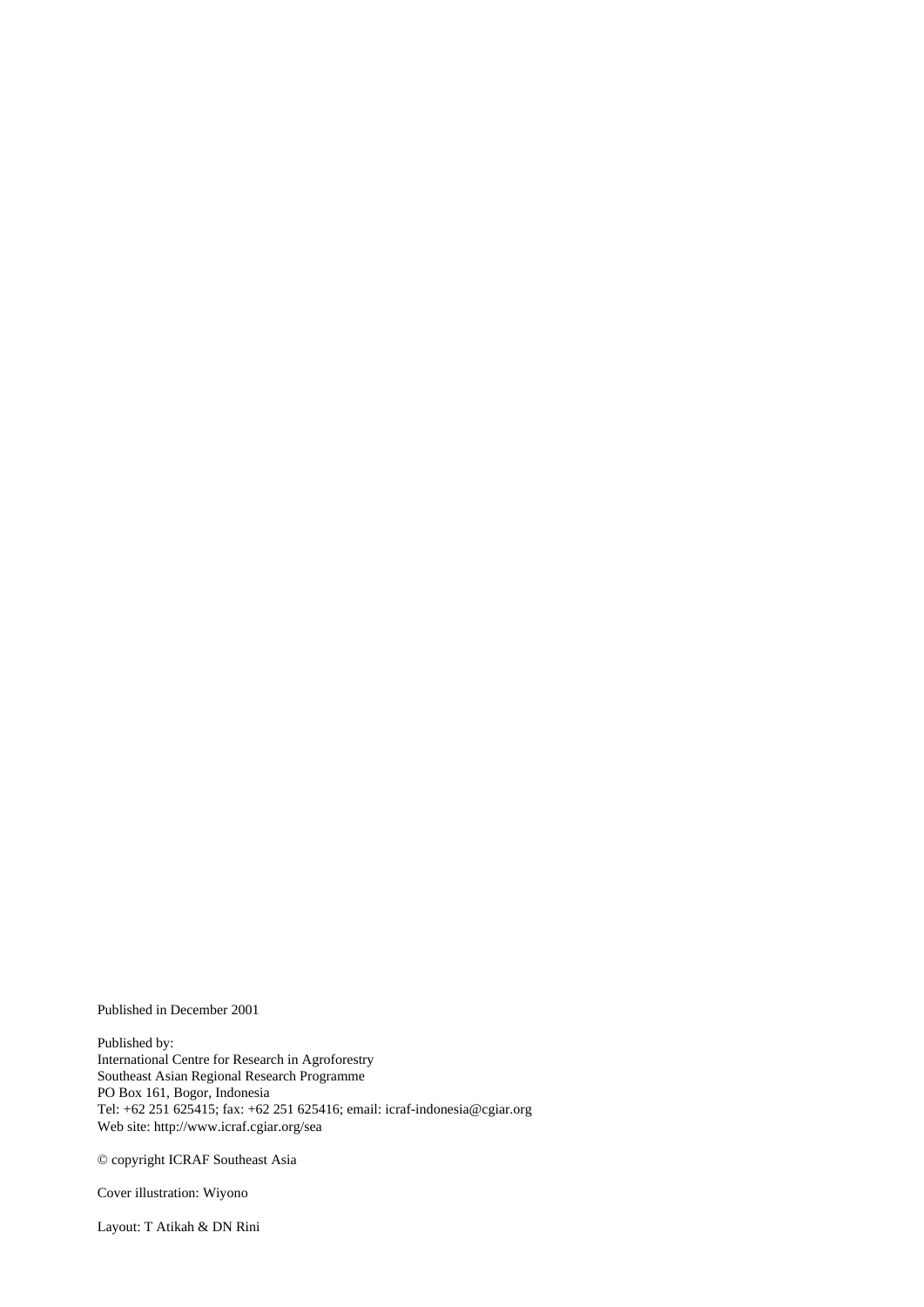## **Towards integrated natural resource management in forest margins of the humid tropics: local action and global concerns**

Meine van Noordwijk, Sandy Williams and Bruno Verbist (Editors)

## **Background to this series of lecture notes**

The lecture notes were developed on the basis of the experiences of the Alternatives to Slash and Burn (ASB) consortium. This consortium was set up to gain a better understanding of the current land use decisions that lead to *rapid* conversion of tropical forests, shifting the forest margin, and of the *slow* process of rehabilitation and development of sustainable land use practices on lands deforested in the past. The consortium aims to relate local activities as they currently exist to the global concerns that they raise, and to explore ways by which these global concerns can be more effectively reflected in attempts to modify local activities that stabilise forest margins.

The Rio de Janeiro Environment Conference of 1992 identified deforestation, desertification, ozone depletion, atmospheric  $CO<sub>2</sub>$  emissions and biodiversity as the major global environmental issues of concern. In response to these concerns, the ASB consortium was formed as a system-wide initiative of the Consultative Group on International Agricultural Research (CGIAR), involving national and international research institutes. ASB's objectives are the development of improved land-use systems and policy recommendations capable of alleviating the pressures on forest resources that are associated with slash-and-burn agricultural techniques. Research has been mainly concentrated on the western Amazon (Brazil and Peru), the humid dipterocarp forests of Sumatra in Indonesia, the drier dipterocarp forests of northern Thailand in mainland Southeast Asia, the formerly forested island of Mindanao (the Philippines) and the Atlantic Congolese forests of southern Cameroon.

## **Acknowledgements**

A range of investors (or 'donors') have made the work of the ASB consortium possible over the past years, some by supporting specific parts of the program, others by providing core support to the program as a whole. These lecture notes build on all these investments, but were specifically supported by the ASB Global Steering Group, with funds provided by the Asian Development Bank, the World Bank via the CGIAR, by ICRAF core funds, by the Netherlands' Government through the Direct Support to Training Institutions in Developing Countries Programme (DSO)-project and by the Flemish Office for Development Cooperation and Technical Assistance (VVOB). Both biophysical and policy research was supported by a Regional Technical Assistance Grant from the Asian Development Bank. Many researchers and organisations have contributed to the development of ideas, collection and synthesis of data, and otherwise making the program what it is today. A team at the International Centre for Research in Agroforestry (ICRAF), consisting of Kurniatun Hairiah, Pendo Maro Susswein, Sandy Williams, SM Sitompul, Marieke Kragten, Bruno Verbist and Meine van Noordwijk developed these lecture notes. A first test of their suitability was provided by a course on 'Ecology for Economists' organised by the Economy and Environment Program for Southeast Asia (EEPSEA) program - we thank David Glover, Hermi Francisco and all participants to that course for their suggestions. Key researchers within the consortium provided support and agreed to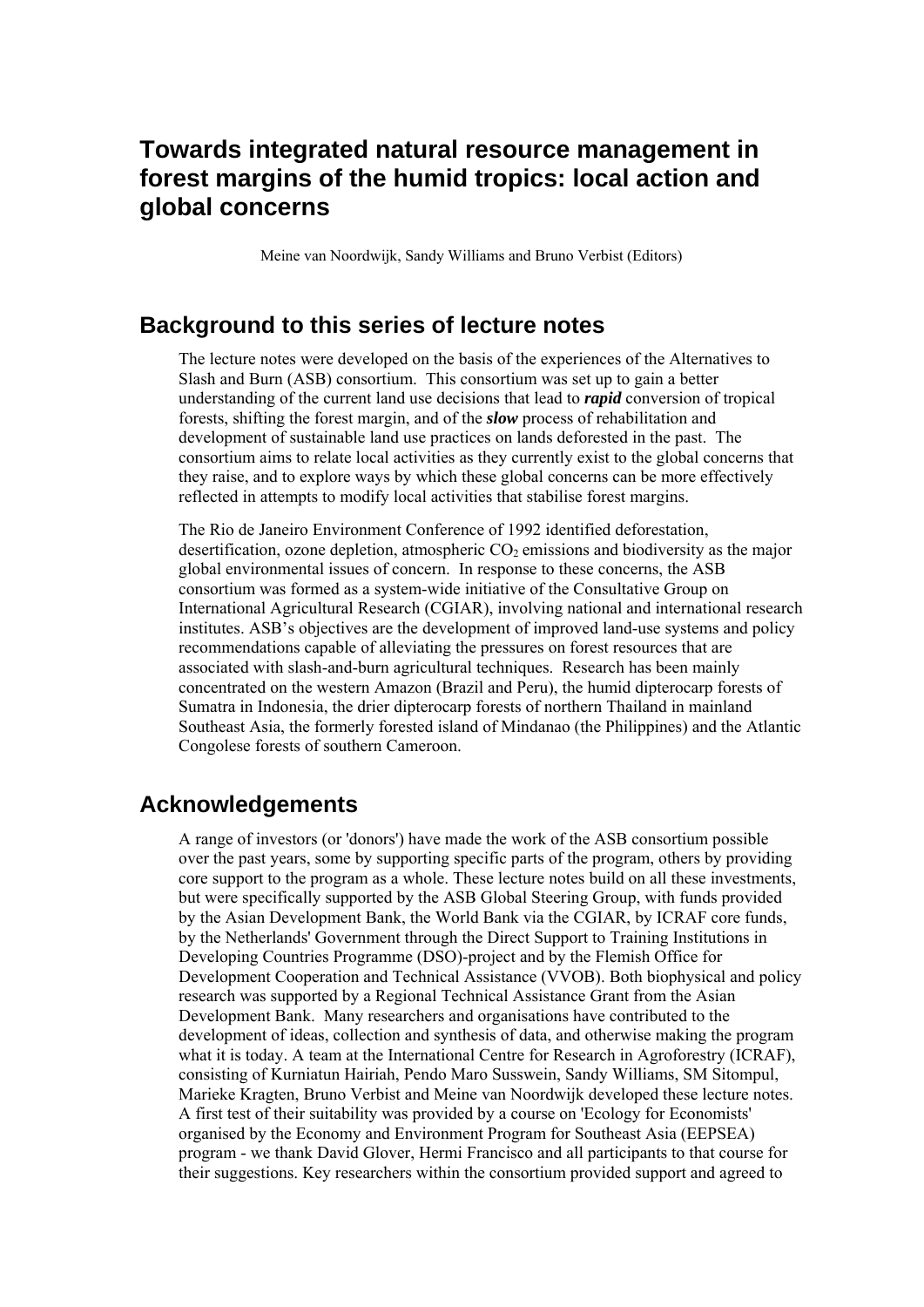act as co-authors on the various chapters. Editorial comments on draft forms of the various lecture notes were obtained from Fahmuddin Agus, Georg Cadisch, Min Ha Fagerström, Merle Faminow, Roeland Kindt, Chun Lai, Ard Lengkeek, Jessa Lewis, Chin Ong,Per Rudebjer, Goetz Schroth, Douglas Sheil, Fergus Sinclair, Sven Wunder and others. Overall responsibility for any shortcomings in the lecture notes remains with the editorial team.

#### **ASB-consortium members**

Details of the ASB consortium members and partner organisations can be found at: http://www.asb.cgiar.org/

## **Copyright**

This material is considered to be an international public good that can be freely copied for use in an educational, non-commercial context, provided that the source is acknowledged.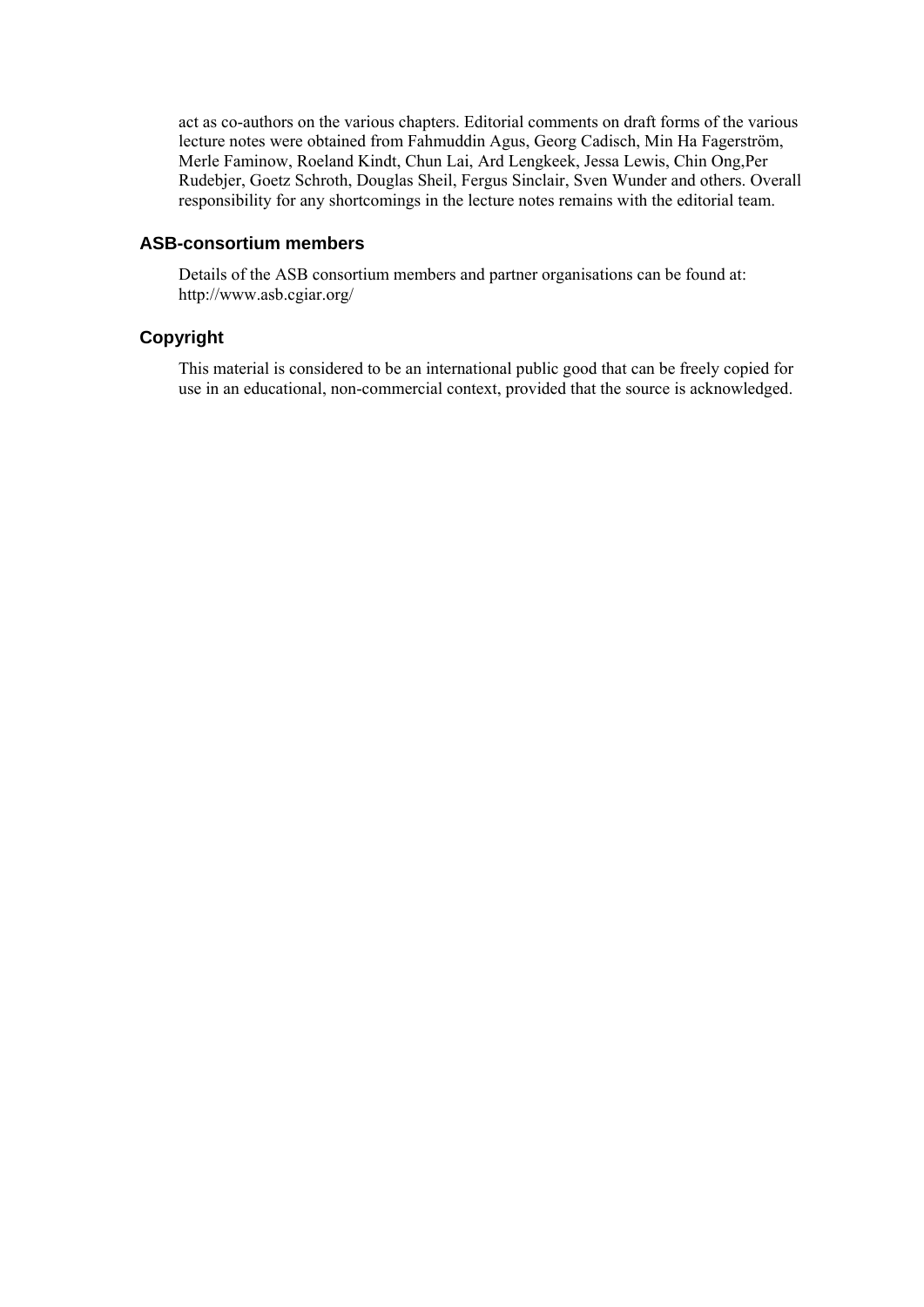## **METHODS FOR SAMPLING CARBON STOCKS ABOVE AND BELOW GROUND**

Kurniatun Hairiah<sup>1</sup>, S.M. Sitompul<sup>1</sup>, Meine van Noordwijk<sup>2</sup> and Cheryl Palm<sup>3</sup>

### **Contents**

| <b>I. INTRODUCTION</b>                                                                  | $\overline{2}$ |
|-----------------------------------------------------------------------------------------|----------------|
| 1.1 WHY ARE WE COLLECTING C-STOCK DATA?                                                 | $\overline{2}$ |
| 1.2 SETTING-UP SAMPLE SITES                                                             | 3              |
| <b>1.3 OVERVIEW OF METHODS</b>                                                          | 3              |
| II. ABOVEGROUND BIOMASS                                                                 | $\overline{4}$ |
| 2.1 BIOMASS AND NECROMASS ESTIMATION BY NON-DESTRUCTIVE<br><b>SAMPLING</b>              | $\overline{4}$ |
| 2.1.1 Plot sizes for nested plots                                                       | $\overline{4}$ |
| 2.1.2 Allometric relationships                                                          | 6              |
| 2.1.3 Special concerns:                                                                 | 10             |
| 2.2 ABOVEGROUND BIOMASS: DESTRUCTIVE SAMPLING OF UNDERSTOREY<br>AND LITTER LAYER        | 13             |
| 2.3. DATA COLLECTION                                                                    | 15             |
| III. METHODS FOR SAMPLING BELOWGROUND ORGANIC POOLS                                     | 17             |
| <b>3.1 SOIL SAMPLING PROCEDURES</b>                                                     | 17             |
| 3.2 ESTIMATING TREE ROOT BIOMASS FROM PROXIMAL ROOTS AND<br><b>ALLOMETRIC RELATIONS</b> | 19             |
| IV. THE APPLICATION OF CENTURY MODEL                                                    | 20             |
| V. READING MATERIALS                                                                    | 22             |

-

<sup>&</sup>lt;sup>1</sup> Brawijaya University, Faculty of Agriculture, Malang

<sup>2</sup> ICRAF Southeast Asia, Bogor

<sup>&</sup>lt;sup>3</sup> Tropical Soil Biology and Fertility, Nairobi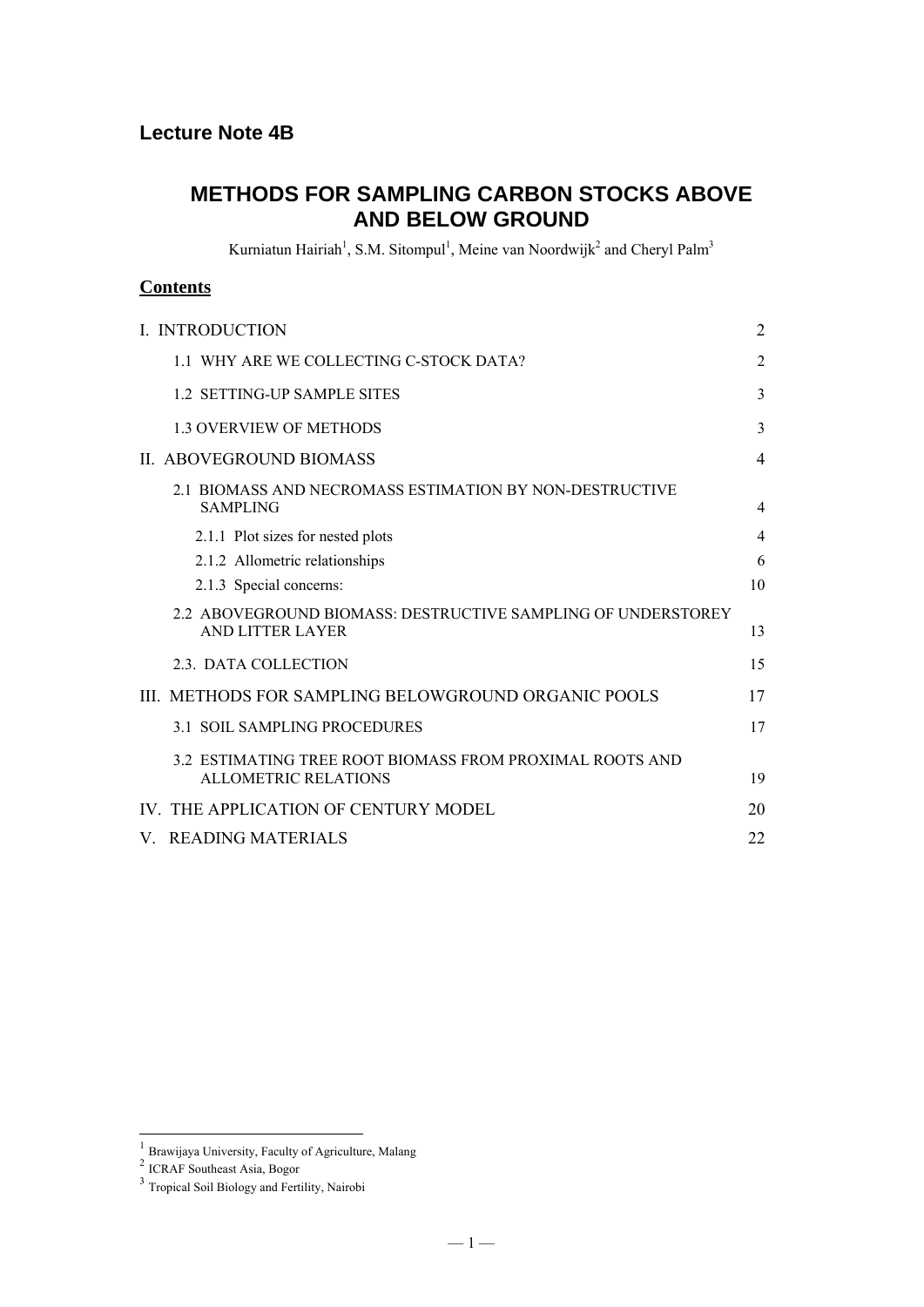# **I. Introduction**



# **1.1 Why are we collecting C-stock data?**

General backgrounds of C stock assessments are discussed in the accompanying lecture note (Hairiah, K., Sitompul, S.M., van Noordwijk M., and Palm, C., 2001. *Carbon stocks of tropical land use systems as part of the global C balance: effects of forest conversion and options for 'clean development' activities*. **ASB\_Lecture Note 4A**), here we focus on methods for fieldwork and give some details on the use of the Century model. Earlier versions of the ASB protocol for C stock assessment were published by Murdiyarso et al. (1994, 1999).

Assessment of C stocks can be aimed at a specific '*area*', what-ever it's vegetation or land use, or at a specific '*activity*' or form of land use or land cover as found within a specified geographic domain. For either approach, the first step is one of '*stratification*' to obtain a clear, operational definition of the unit of analysis. For the ASB project, we are interested in the measurement of C stocks for a range of land use alternatives in 'benchmark areas', of assumed relevance to the broader domains of the (former) lowland tropical rain forest zone. We thus have to get operational definitions of what these land uses look like in various phases of their own production cycle, what variation in management intensity and style is accepted within the term as used, and then select specific sample sites to represent the broader category. We will not describe the details of that site selection process here, as it was discussed in Lecture Note 2.

The following research protocol was developed as part of the global ASB (Alternatives to Slash and Burn) project for assessment in a given sample area. The data collected can be used: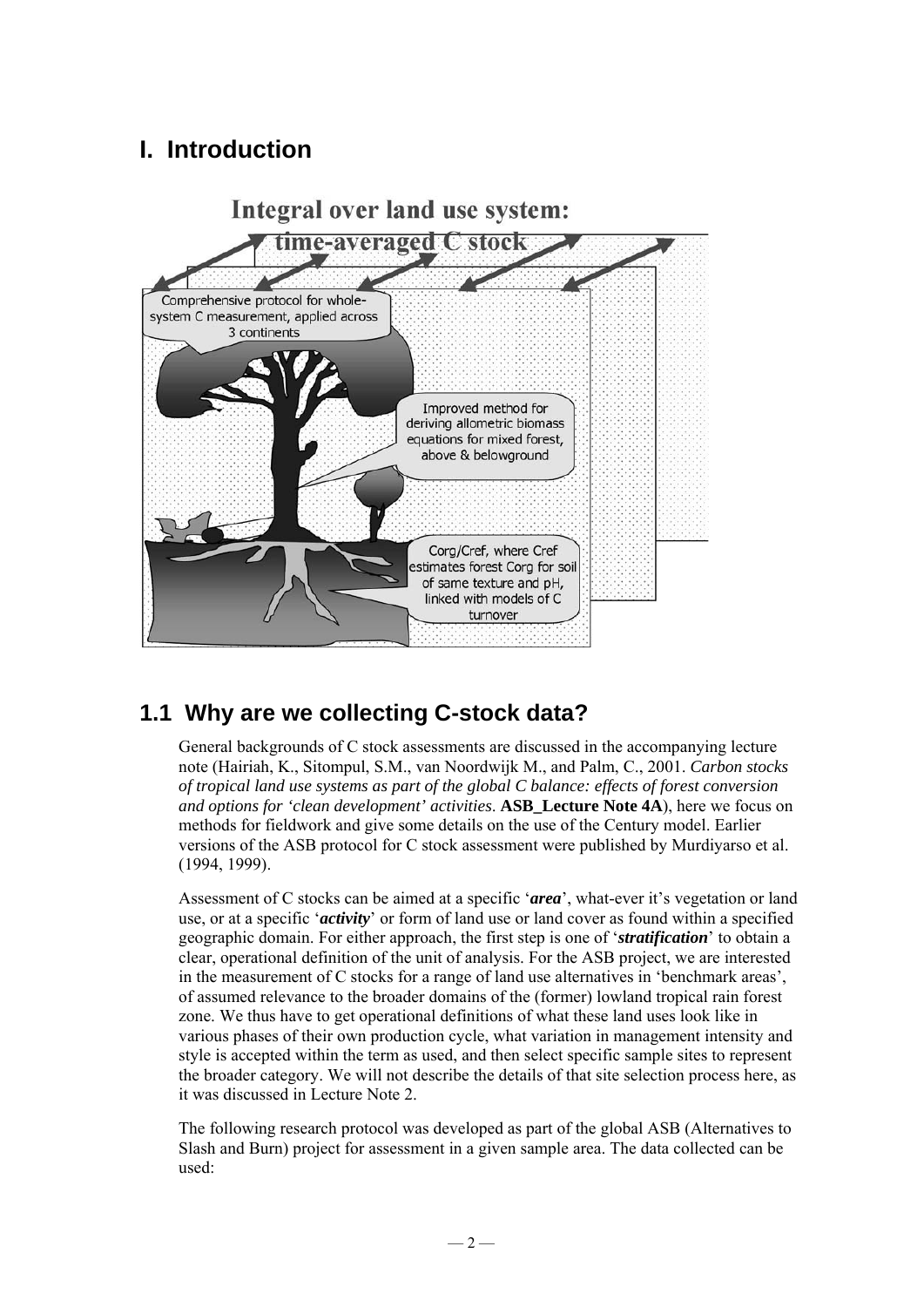- Directly to assess the current C stock in above- and belowground pools,
- To extrapolate to the 'time-averaged C stock' of a land use system,
- To initialize the CENTURY (or similar) simulation model for C, N and P dynamics of the various pools of organic matter, and/or,
- Compare biodiversity and profitability assessments with C stock data to study tradeoffs among global environmental benefits and private incentives to the farmer.

## **1.2 Setting-up sample sites**

A 'nested' sampling approach is followed, assessing large diameter trees (with a stem diameter above 30 cm) in rectangular plots of 20 x  $100 = 2000$  m<sup>2</sup>, smaller trees (stem diameter 5 – 30 cm) in subplots of 5 m x 40 m = 200 m<sup>2</sup> within these, and understorey vegetation and litter in smaller sub-subplots (see below). Sample plots are selected within a plot of at least 1 hectare, avoiding borders of the plot, unless specifically indicated in the sample design. Plot location is randomized if there are marked discontinuities in the vegetation. In other words, first walk around in the area to be sampled and be sure that the sample **plots do not all fall in the area with the densest or least vegetation.** Measurement of aboveground biomass in this protocol includes destructive and nondestructive sampling, for the litter, undergrowth layer, and the trees, respectively.

The rectangular plots are chosen as they tend to include more of the within-plot heterogeneity, and thus be more representative than square or circular plots of the same area. The larger the total area sampled the more accurately the estimate reflects the population of interest. Instead of sampling a large, contiguous area it is better to divide the sampling into several, smaller, areas within the field of study (randomly chosen or based on some a priori stratification).

# **1.3 Overview of methods**

Above-ground biomass data collection procedures are summarized in Table 1.

|  |  | Table 1. Aboveground parameters and methods used in C-stock measurement. |  |  |  |  |
|--|--|--------------------------------------------------------------------------|--|--|--|--|
|--|--|--------------------------------------------------------------------------|--|--|--|--|

| <b>Parameter</b>                                                                                                                          | <b>Methods</b>                                                                                                    |
|-------------------------------------------------------------------------------------------------------------------------------------------|-------------------------------------------------------------------------------------------------------------------|
| 1. Living trees with a stem diameter of<br>30 cm in standard sample plot $(20 * 100 \text{ m})$<br>5< < 30 cm in large area $(5 * 40)$ m) | Non-destructive measurement of stem<br>diameters, apply allometric equation on the<br>basis of stem diameter      |
| 2. Understorey vegetation (including trees $\leq$ 5 cm<br>in diameter)                                                                    | Destructive                                                                                                       |
| 3. Litter:                                                                                                                                | Destructive                                                                                                       |
| Coarse/standing litter                                                                                                                    |                                                                                                                   |
| Fine litter<br>٠                                                                                                                          |                                                                                                                   |
| Surface roots                                                                                                                             |                                                                                                                   |
| 4. Charcoal                                                                                                                               | Destructive                                                                                                       |
| 5. Ash                                                                                                                                    | Destructive                                                                                                       |
| 6. Dead standing trees                                                                                                                    | Non-destructive, apply allometric or cylinder<br>equation (for branched $\&$ unbranched remains,<br>respectively) |
| 7. Dead felled trees                                                                                                                      | Non-destructive, apply cylinder (or allometric)<br>equation                                                       |
| 8. Stump (trunk) remains in forest                                                                                                        | Non-destructive, apply cylinder equation                                                                          |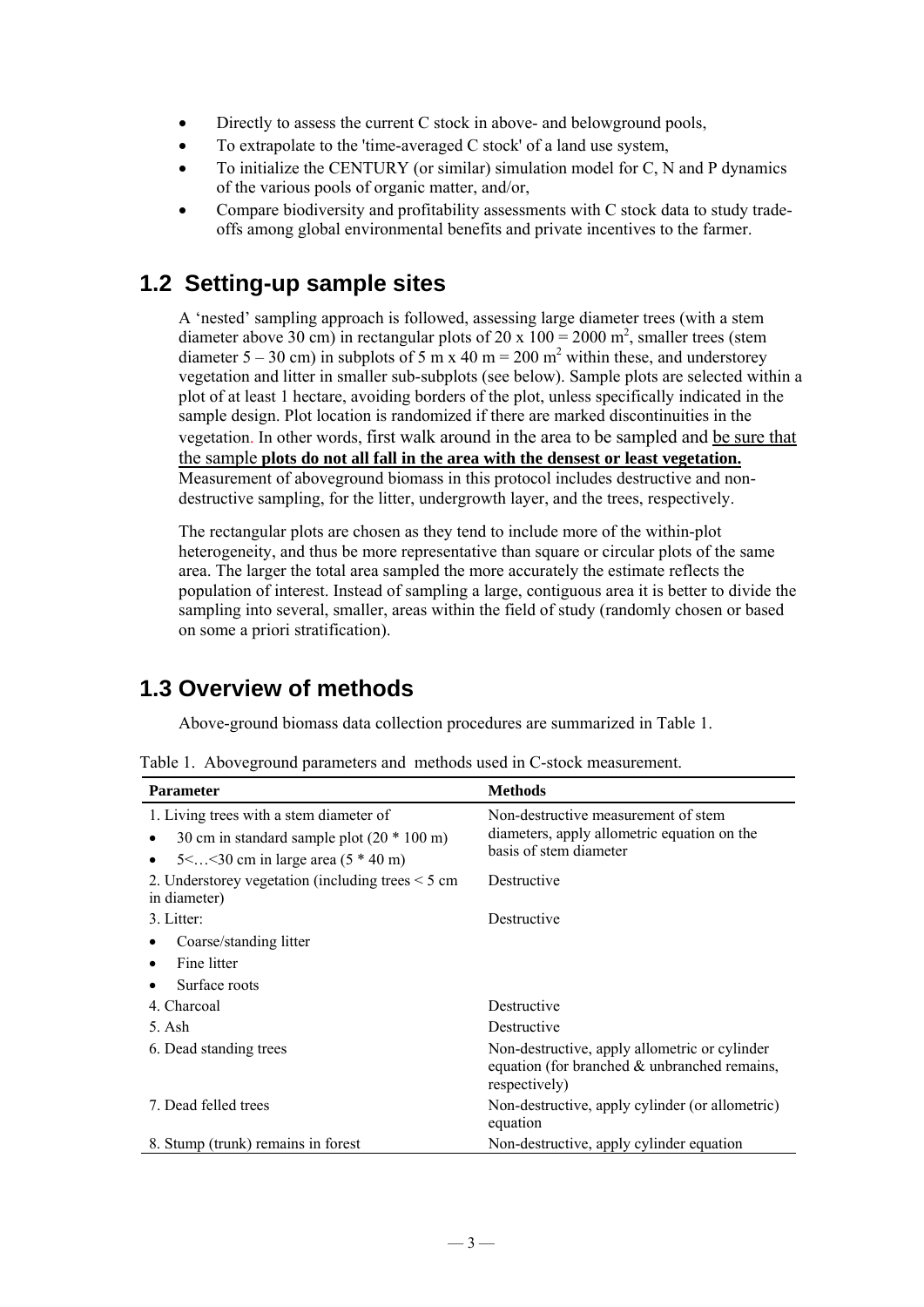# **II. Aboveground biomass**

## **2.1 Biomass and necromass estimation by non-destructive sampling**

The total standing above-ground *biomass* of woody vegetation elements is often one of the largest carbon pools. The above-ground biomass comprises all woody stems, branches, and leaves of living trees, creepers, climbers, and epiphytes as well as herbaceous undergrowth. For agricultural lands, this includes crop and weed biomass. The dead organic matter pool (*necromass*) includes dead fallen trees and other coarse woody debris.

An estimate of the vegetation biomass can provide us with information about the nutrients and carbon stored in the vegetation as a whole, or the amount in specific fractions such as extractable wood. To measure the biomass of vegetation which includes trees is not easy, especially in mixed, uneven-aged stands. It requires considerable labor and it is difficult to obtain an accurate measurement given the variability of tree size distribution. It is hardly ever possible to measure all biomass on a sufficiently large sample area by *destructive sampling* and some form of *allometry* (see next section) is used to estimate the biomass of individual trees to an easily measured property such as its stem diameter.

## **2.1.1 Plot sizes for nested plots**

This nondestructive method is rapid and a much larger area and number of trees can be sampled, reducing the sampling error encountered with the destructive method. Yet, half of the biomass of a natural forest can be in the few trees of the largest diameter class ( $>$  50 cm) and sampling error is still high for a 200  $m<sup>2</sup>$  transect which can have 0, 1 or 2 large trees included (Table 3). Accuracy can therefore be improved if trees with a DBH above 30 cm are sampled in a 20  $*$  100 m<sup>2</sup> sampling area. Under specific conditions, e.g. where large trees that occur at densities of less or equal to 10 trees per ha can be a substantial part of total C stocks, further adjustments of sample size may be needed.



**Figure 1.** Nested plot design for sampling various C pools at appropriate scales.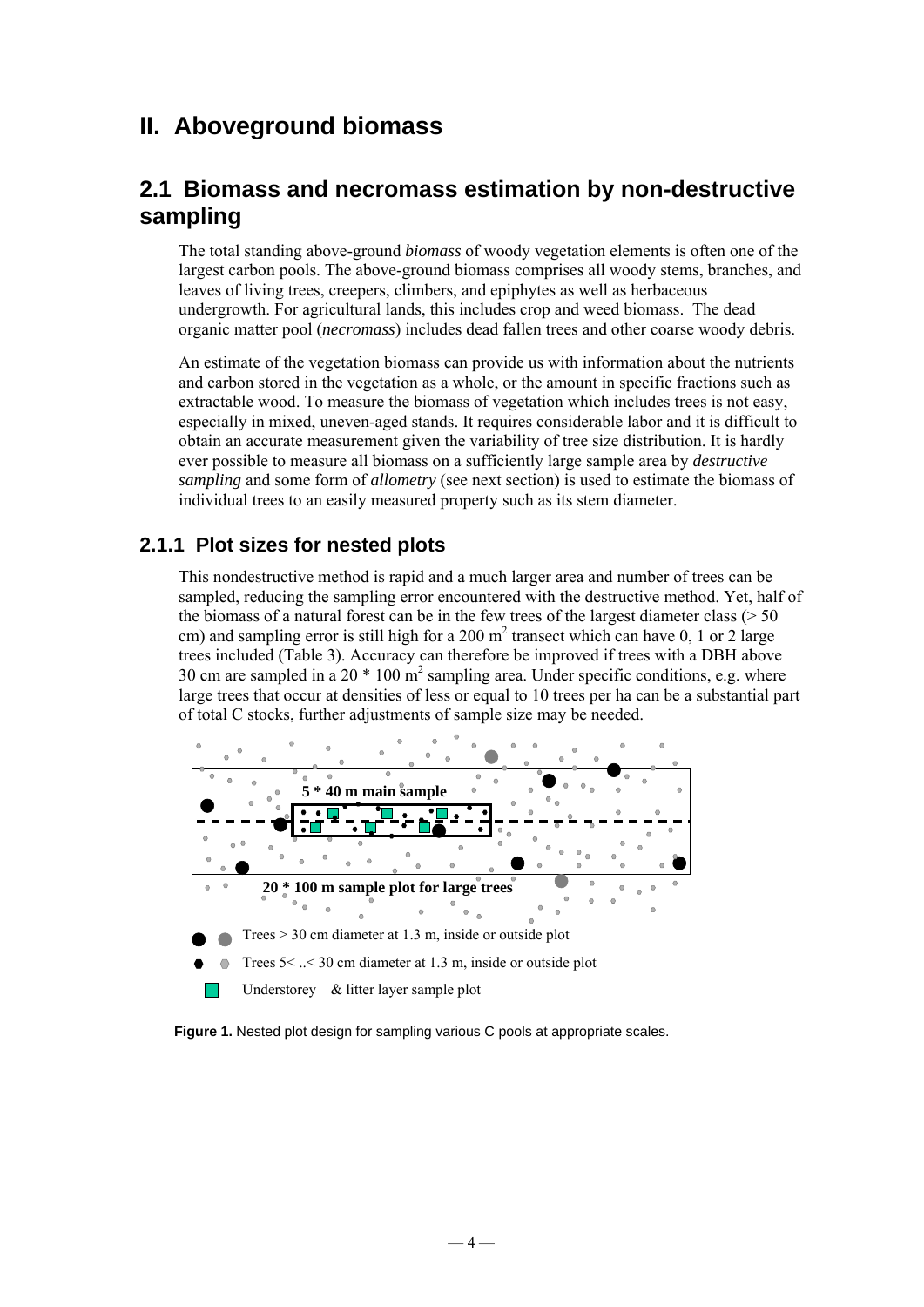| Diameter, cm<br>Average number per ha |     | Expected number per plot      |                             |  |  |
|---------------------------------------|-----|-------------------------------|-----------------------------|--|--|
|                                       |     | $2 \times (5x40 \text{ m}^2)$ | $20 \times 100 \text{ m}^2$ |  |  |
| $5-10$                                | 400 | 16                            | 80                          |  |  |
| $10 - 30$                             | 200 |                               | 40                          |  |  |
| $30 - 50$                             | 50  |                               | 10                          |  |  |
| 50-70                                 | 10  | 0.4                           |                             |  |  |
| >70                                   |     | 0.1                           |                             |  |  |

**Table 2.** Expected number of trees in sample plots of different size; the bold figures refer to the recommended sample size for trees in such a frequency (or size) class

#### **Box 1. Sampling protocol for live tree biomass**

#### *Equipment:*

- 1. Line for center of transect, 40 m long for standard plot and 100 m for large-tree plot
- 2. Sticks to measure width, 2.5 m long for standard plot
- 3. Wooden sticks of 1.3 m length
- 4. Measurement tape (linear or special ones for tree diameter, which include the factor  $\pi$ )
- 5. Knife
- 6. Tree height measurement device (e.g. 'Hagameter' or Suunto clinometer, optional)



### *Procedure:*

Set out two 200 m<sup>2</sup> quadrats (5m x 40 m), by running a 40 m line through the area and then sampling the trees  $5 \text{ cm} <$  diameter  $\leq 30 \text{ cm}$  that are within 2.5 meter of each side of the tape, by checking their distance to the central line. For each tree the diameter is measured at 1.3 m above the soil surface, except where trunk irregularities at that height occur (plank woods, tapping or other wounds) and necessitate measurement at a greater height. If trees branch below the measurement height, an equivalent diameter is defined as  $\overline{SQRT}$  ( $D^2$ ) on the basis of all D values. Further tree information, e.g. botanical species or local name is optional but can help in getting improved estimates of wood density.

If trees > 30 cm diameter are present in the sampling plot, whether or not they are included in the transect, an additional larger sample of 20  $*$  100 m<sup>2</sup> is needed, including all trees with a diameter  $> 30$  cm.

Tree height is optional in the ASB protocol, but can be helpful in establishing parameters for the allometric relationship (see below).

### *Calculations:*

Calculate the tree biomass in kg/tree for each tree using an appropriate allometric equation (see Table 2 if no site or tree specific equations are available). Palms, bamboo's and lianas need a separately established equation. Sum the tree biomass for each quadrat and divide by the sampling area in  $m^2$ .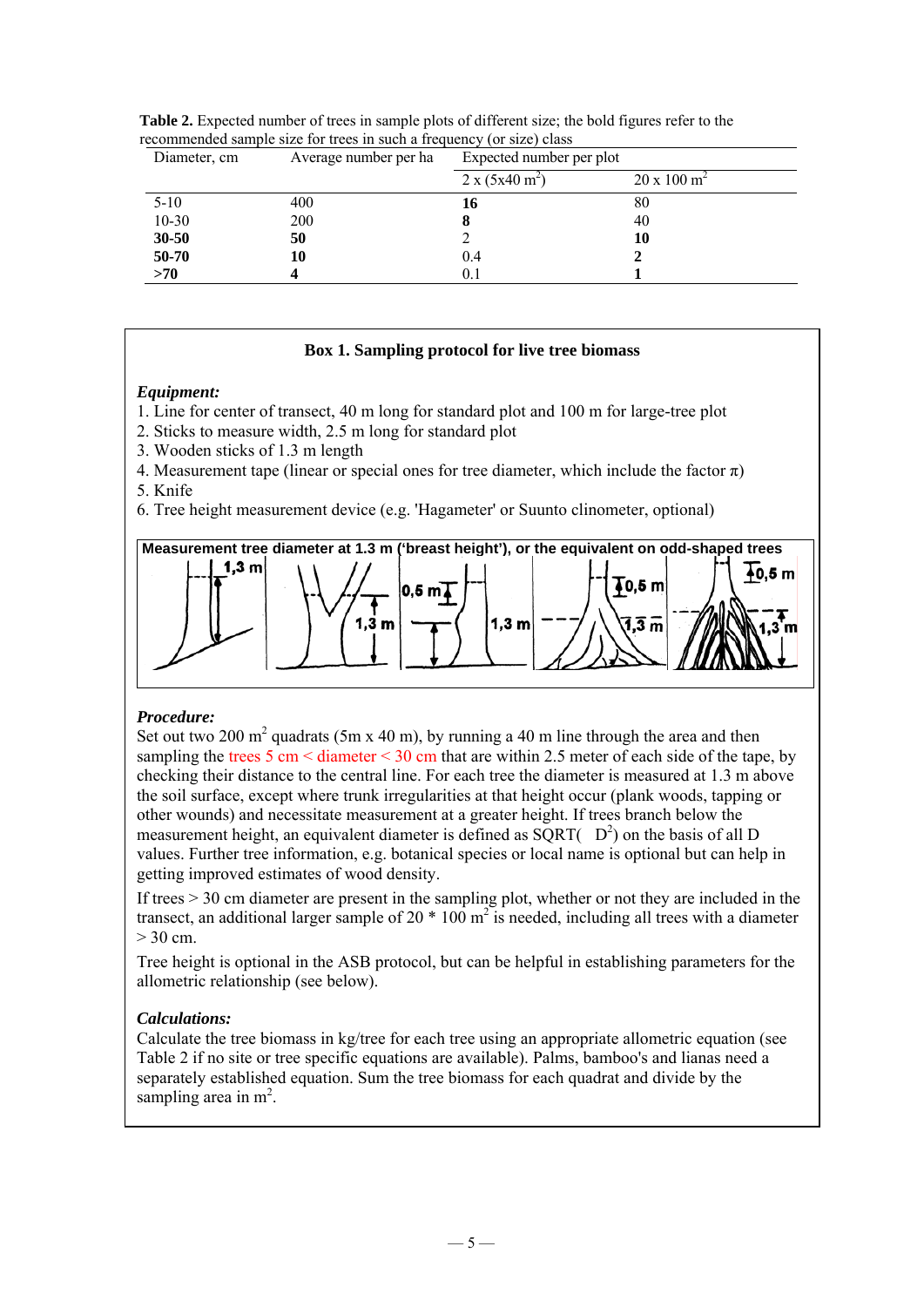

The best method to measure tree height based on the geometric relationship between triangles as long as there is enough space. The operator holds a stick in his stretched arm the same length as the distance between his hand and his eye. Then he moves forwards and backwards until the tip of the tree and the top of the stick are in one line. The distance Ab and Ac is the same as the AB and AC.

Accordingly, the tree height is the sum of the distance between AB and the measured DB.

The Clinometer (on the left) determines the angle to the tip of the tree based on a fixed distance to the target tree. The tree height can be recorded according to the clinometer scale. In detail the tree height measurement works as follows:

Sight the tip of the target tree and read the scale; sight the bottom of the subject and read the scale. Add the two measurements. This is the subject height.

Systematic errors occur if instead the tip of the tree a point of the crown cover is envisaged (on the right).

**Clinometer** 



(on the left: Suunto clinometer with an integrated height measurement scale based on a baseline distance of either 15 or 20 m. On the right: How to take a bearing from the tip of the tree.

## **2.1.2 Allometric relationships**

The 'scaling' relationships, by which the ratio's between different aspects of tree size change when small and large trees of the same species are compared are generally known as 'allometric' relations. Allometric equations can be locally developed by destructive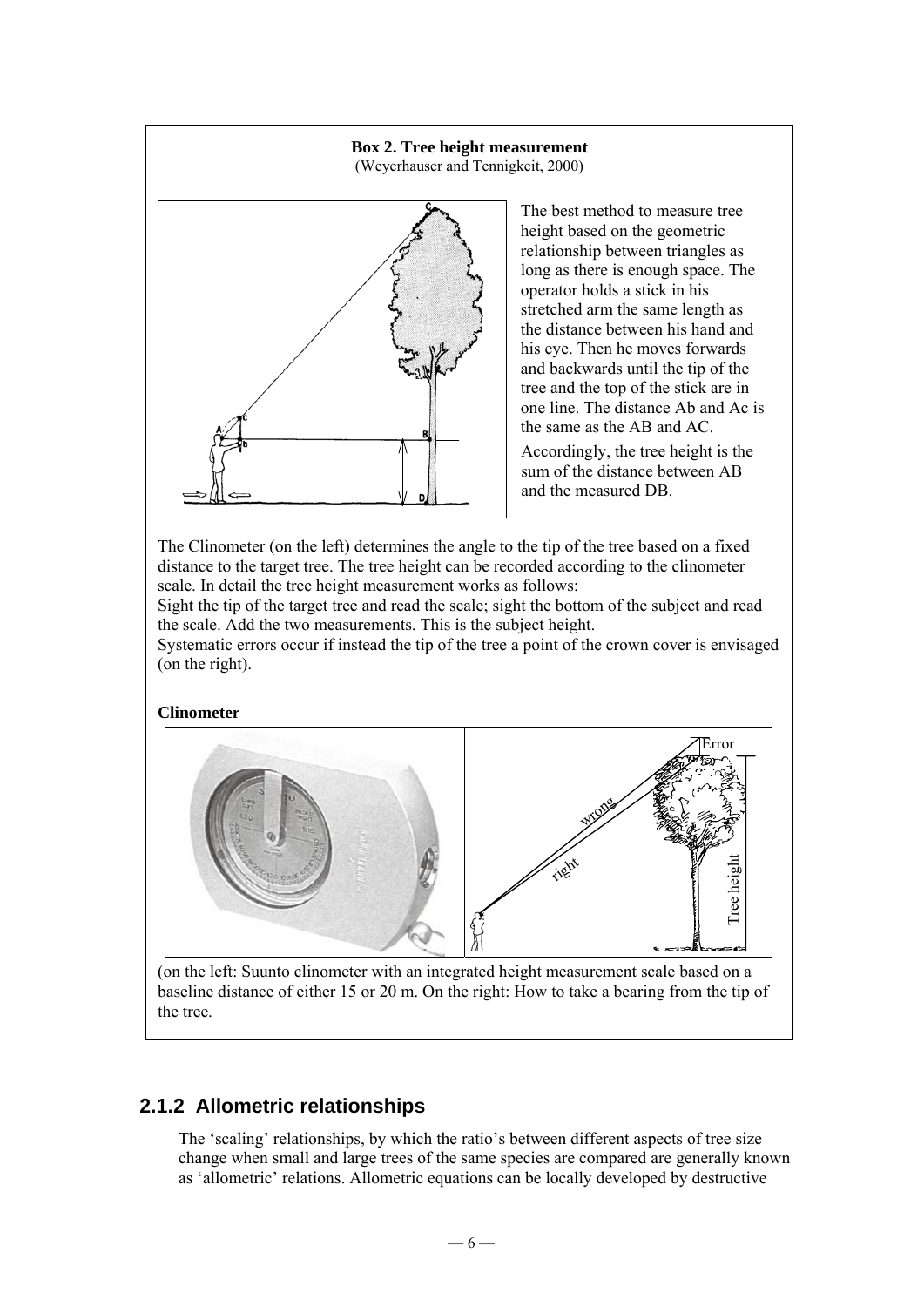sampling, derived from literature for supposedly comparable forest types, or estimated from fractal branching analysis (see box 3). They normally use the tree diameter at breast height (DBH, measured 1.3 m above the ground) as basis. Empirical equations for total biomass W on the basis of diameter D have a polynomial form:

$$
\mathbf{W} = \mathbf{a} + \mathbf{b} \cdot \mathbf{D} + \mathbf{c} \cdot \mathbf{D}^2 + \mathbf{d} \mathbf{D}^3
$$

or follow a power function:

$$
W = a D^{b},
$$

with the b parameter typically between 2 and 3. The polynomial equations are clearly restricted to the range of D (tree diameter at breast height) values used for deriving the model, as for  $D = 0$  they predict a biomass of a, and they have one or more points of inclination. The power function is continuously rising and passes through the origin, so its general shape is more attractive and allows for some extrapolation outside of the calibration range. The parameters of allometric models can be derived directly from empirical data by regression analysis, or via the parameters of a fractal branching model as explained in box 3.

#### **Box 3. Allometrics and 'fractal branching'**

Fractal branching models provide a transparent scheme for deriving tree-specific scaling rules on the basis of easily observable, non-destructive methods. Fractal branching models repeatedly apply the same rules (equations) to derive subsequent orders of the branching process. For practical applications, a rule is added for stopping when a certain minimum size is reached. The models can thus predict total tree biomass, but also properties such as total leaf area, branch weight and relative allocation of current growth to leaves, branches, stem or litter. The rules can refer to the diameter, length and/or orientation of the next order of branches.

In a spreadsheet model available through

www.cgiar.org/icraf/sea/agromodels/wanulcas/wanulcas.htm, the relations between five input parameters and the parameters of the allometric biomass equation a and b can be explored. Five parameters  $(n, p, q, L_m$  and  $r)$  can describe the branching process sufficiently for our purpose:

 $n =$  number of branches into which the current link splits at the following branching point; n  $>= 2$ 

 $p = D_i^2/(\Sigma_i^n D_{i+1,i}^2)$ , describes the change in diameter<sup>2</sup> and hence cross-sectional area (cssa) of the stem from order i to order  $i+1$  (with n branch roots) – it is typically close to 1.0

 $q = D_{11}^{2}/(D_{11}^{2} + D_{12}^{2})$ , for n = 2 and  $D_{11} > D_{12}$  (0.5 < q = < 1) to describe the relative equity among the branches. With these definitions we obtain for  $n = 2$ ):

$$
D_{I+1,1} = D_1 \sqrt{pq}
$$
  
\n
$$
D_{I+1,2} = D_1 \sqrt{p(1-q)}
$$
\n(1)

For fractal (scale-independent) models to apply, the parameters p and q should be independent of current diameter D.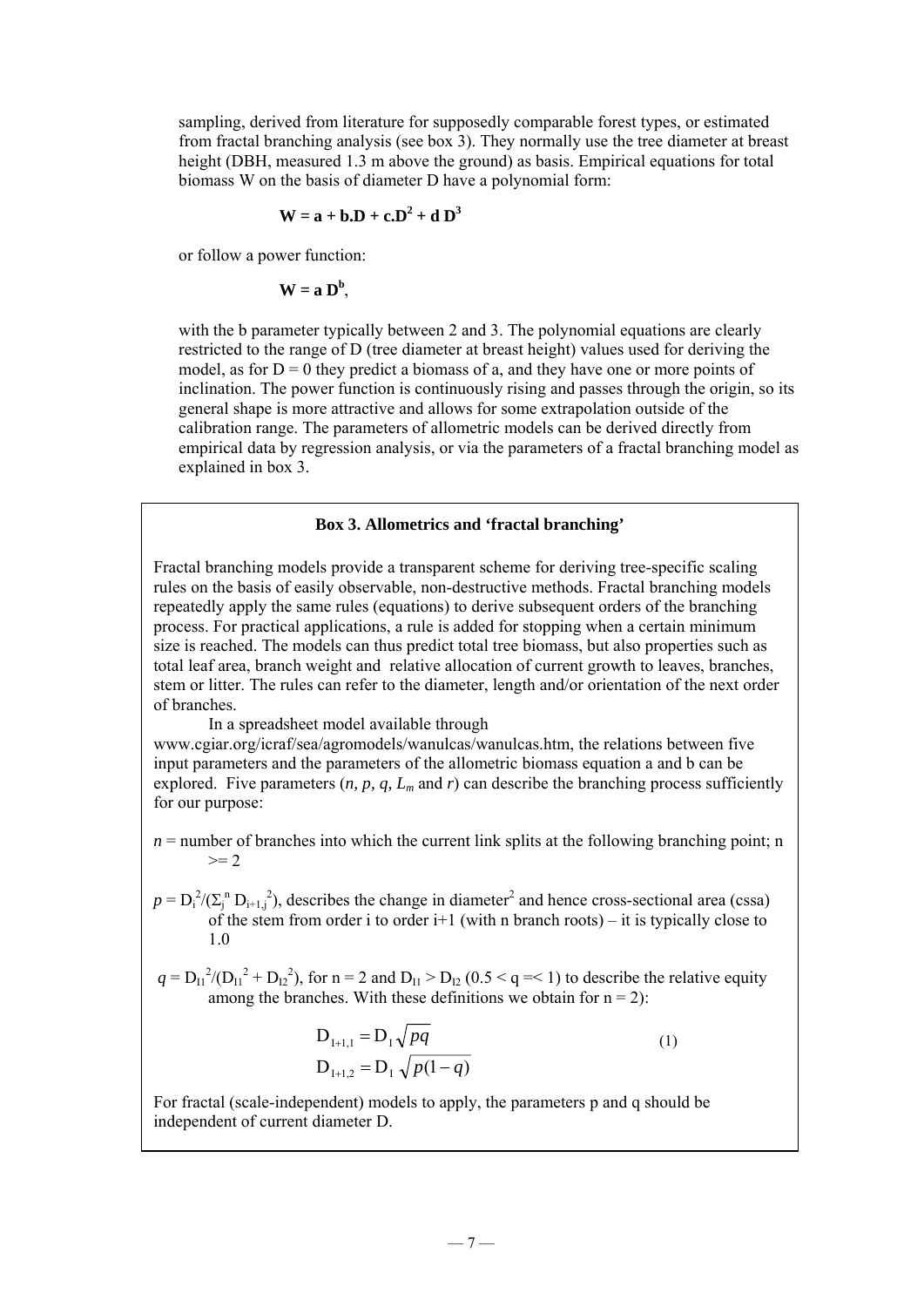#### **Box 3 continued**  *Lm* is the length of a link of minimum diameter, and *r* is the increment in link length per unit increment in diameter, hence:  $L(D) = L_m + r D$ 100000000 Tot-Showeight 10000000 - Tot\_ShoLength Leafarea 1000000 DW\_Branches 100000 10000 1000 100 1 10 10 100 **initial diameter (cm)** Figure 2. Example of an allometric relation generated by the fractal branching algorithm; the loglog scale allows a direct derivation of the parameters of an allometric scaling relation Y =  $a X<sup>k</sup>$ (for further details see: Van Noordwijk and Mulia, 2002) 3.2 Power of allometric biomass relation **Power of allometric biomass relation** 3 2.8 2.6 2.4 Figure 3. Relationship between the power of an allometric biomass relation and the degree to which link 2.2 length increases with branch diameter (reflecting branch decay) (for further 2 details see: Van Noordwijk and Mulia, 0 0.2 0.4 0.6 0.8 1 1.2 2002) **Link length increase with diameter**

 $\overline{\phantom{a}}$ 

For palms, bamboo's and rattans separate equations are needed, as their stem diameter does not increase by secondary thickening and thus does not reflect actual canopy size. If possible, the equations used for estimating biomass should be developed for each location, species, or group of species, and for trees of similar sizes and ages. For example, equations derived from destructive sampling of a virgin forest, where many of the trees have dense wood and are tall, will not be appropriate for estimating biomass of a young secondary forest where there are many soft-wood trees, branching at lower heights.

For the purposes of the Alternatives to Slash and Burn projects, if equations have not been developed at the sites, the equations of Brown (1997) can be used (Table 3). The equations developed by Brown and colleagues are based on diameter (D) at breast height (1.3 m); height of tree (H); and the density of the wood (s). Often only diameter measurements are possible to obtain; however the estimates generally improve with more parameters. Separate equations have been developed for tropical forests in different rainfall regimes :  $\text{div}$  < 1500mm rainfall per year; moist 1500-4000mm; and wet > 4000mm.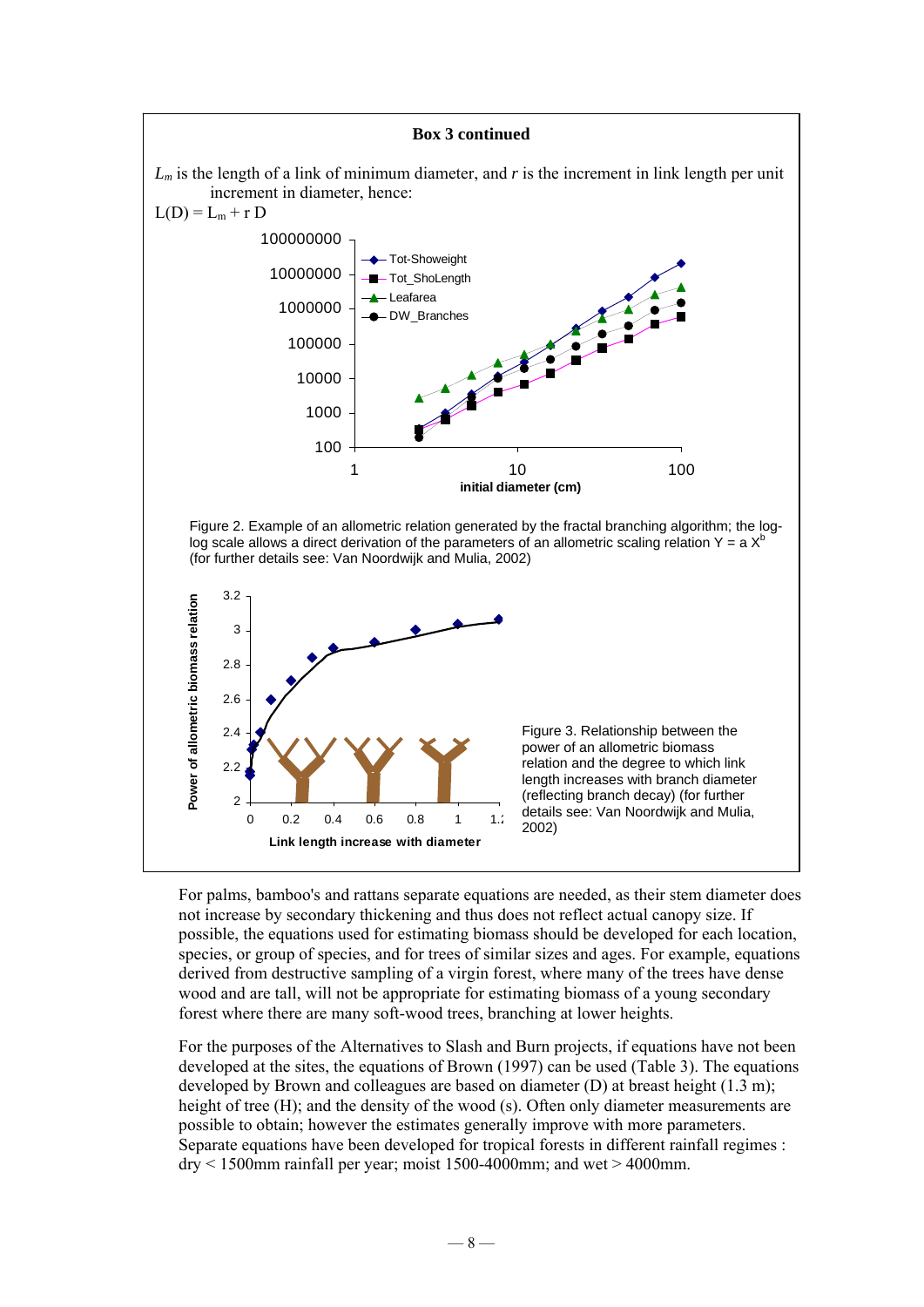| Life zone<br>(rainfall,<br>mm/yr) | <b>EQUATION</b><br>$(W = tree \text{ biomass}, \text{kg/tree}; D = dbh, \text{cm};$<br>H = height, m; $\rho$ = wood density, g cm <sup>-3</sup> | Range,<br>cm                                                                                                 | Number<br>of trees | $R^2$ |      |
|-----------------------------------|-------------------------------------------------------------------------------------------------------------------------------------------------|--------------------------------------------------------------------------------------------------------------|--------------------|-------|------|
| Dry $($ < 1500)                   | $W = 0.139 D^{2.32}$                                                                                                                            | (Brown, 1997)                                                                                                | $5-40$             | 28    | 0.89 |
| Moist (1500-<br>4000)             | $W = 0.118 D^{2.53}$<br>$W = 0.049 \rho D^2 H$<br>$W = 0.11 \rho D^{2+c}$<br>$H = a Dc$                                                         | (Brown, 1997)<br>(Brown <i>et al.</i> , 1995)<br>with c (default 0.62) based on<br>(Ketterings et al., 2001) | 5-148              | 170   | 0.9  |
| <b>WET</b><br>( > 4000)           | $W = 0.037 D^{1.89} H$                                                                                                                          | (Brown, 1997)                                                                                                | $4 - 112$          | 160   | 0.90 |

Table 3. Allometric relations for estimating biomass from tree diameter (for  $D > 5$  cm) and height.

Once an allometric equation has been established for different classes of trees in a vegetation, one only needs to measure DBH (or other parameter used as a basis for the equation) to estimate the biomass of individual trees. The sum of the biomass estimates for all trees within the measurement transect can be converted to a biomass in  $\mathbf{Mg}$  ha<sup>-1</sup>.

In the ASB project initially the Brown (1997) equation was used. For secondary forests and plantations of fast growing timber trees, however, this equation may lead to an overestimate of nearly a factor 2. Ketterings *et al.* (2001) analyzed the sources of uncertainty and error in the use of allometric equations for the Jambi ASB benchmark area (Sumatra, Indonesia) and concluded that incorporation of the relationship between tree diameter and heights, as well as the average wood density of the tree can lead to improved estimates. Wood density of trees differs between species, as well as with growth rate and local circumstances. A literature survey of wood density of some 2500 trees will soon be made available via the ICRAF SE Asia web site (www.icraf.cgiar.org\sea). For recent data on *Paraserianthes falcataria* for the N. Lampung ASB benchmark area (Sugiharto, 2002) we can indeed confirm that incorporation of the average wood density reported for this species (0.375 Mg  $\text{m}^3$ ) leads to considerably less bias than the Brown (1997) equation (Fig. 2).

Another example where the Ketterings *et al.* (2001) equation gives a reasonable first estimate is the case of pruned coffee. In this case the diameter-height relationship is strongly modified by regular pruning of the trees, but the power of an empirical allometric relationship can be correctly assessed from the ' $2 + c$ ' rule, with c close to 0 (Table 4).



Figure 4. Example of the test of the default tropical forest equation of Brown (1995) and the equation of Ketterings et al. (2001) that incorporates wood density, for *Paraserianthes falcataria* trees growing in the ASB N. Lampung benchmark area (assuming a wood density of 0.375 and a *c* parameter of 0.62)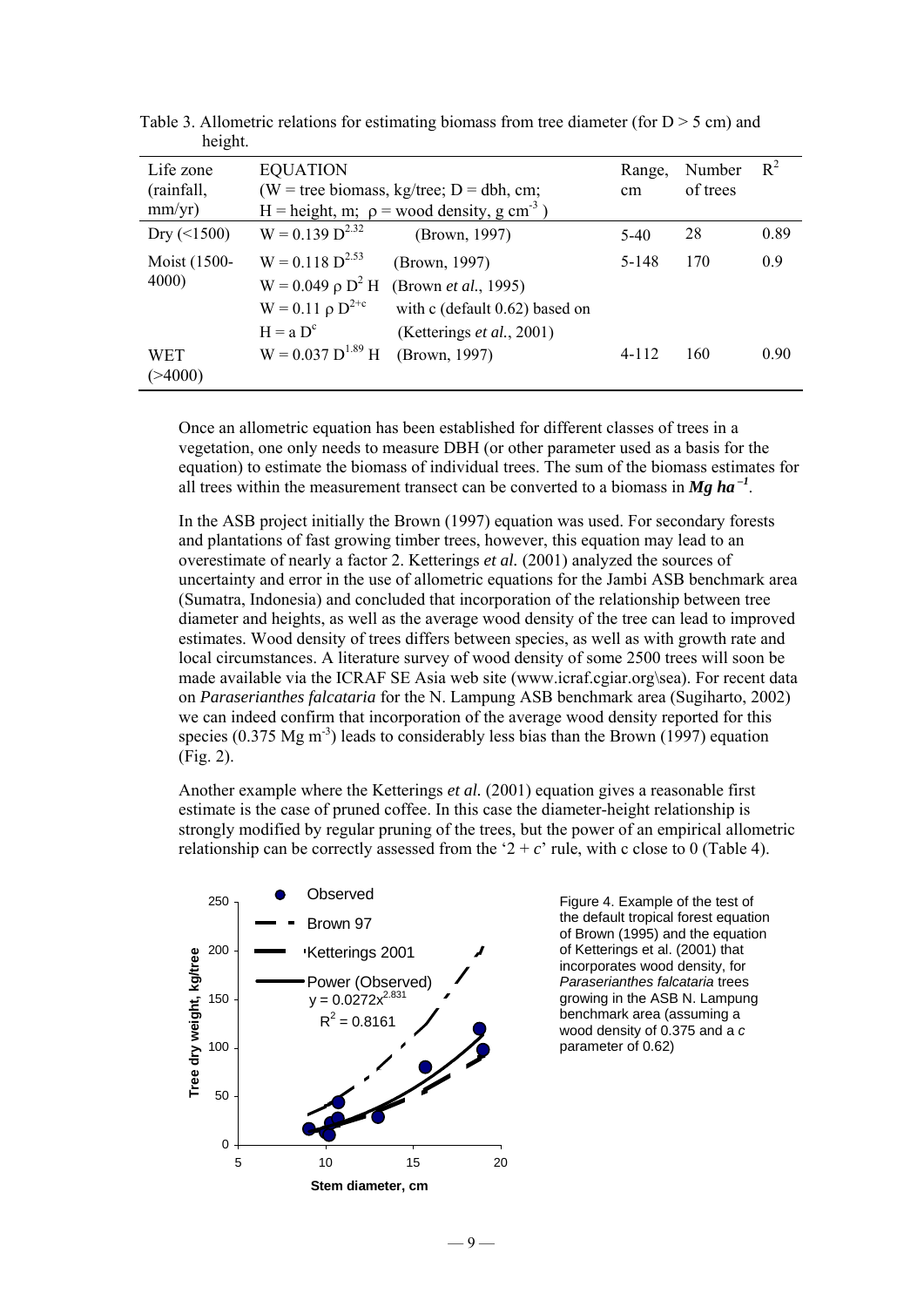|                        | D range  |      |       |       | Diameter – Dry Weight                       |            |       |
|------------------------|----------|------|-------|-------|---------------------------------------------|------------|-------|
|                        | (cm)     |      |       |       | Diameter – Height relationship relationship |            |       |
|                        |          | a, m | b     | $r^2$ | $a$ , kg/tree                               | $b,\lceil$ | $r^2$ |
| <b>Banana</b>          |          |      |       |       |                                             |            |       |
| (Arifin, 2001)         | $7 - 27$ | 0.71 | 0.684 | 0.814 | 0.030                                       | 2.13       | 0.989 |
| <b>Bamboo</b>          |          |      |       |       |                                             |            |       |
| (Priyadarsini, 1998)   | $3 - 7$  | 1.45 | 0.963 | 0.941 | 0.131                                       | 2.28       | 0.954 |
| <b>Coffee</b> (pruned) |          |      |       |       |                                             |            |       |
| (Arifin, 2001)         | $1 - 10$ | 1.79 | 0.080 | 0.844 | 0.281                                       | 2.06       | 0.946 |
| <b>Paraserianthes</b>  |          |      |       |       |                                             |            |       |
| falcataria             |          |      |       |       |                                             |            |       |
| (Sugiharto, 2001)      | $8 - 18$ |      |       |       | 0.027                                       | 2.83       | 0.816 |
| Pinus caribbea         |          |      |       |       |                                             |            |       |
| Waterloo, 1995)        | $5 - 28$ | 0.42 | 1.17  | 0.846 | 0.042                                       | 2.66       | 0.909 |

Table 4. Some special allometric relationships for components of agroforestry systems in Indonesia.

For pine trees (and other conifers with a different shape and branching pattern, however, the power of empirical biomass equations does not follow the  $2 + c'$  rule (Figure 5).

## **2.1.3 Special concerns**

After a slash-and-burn event or forest fire, the remaining charred trees, branches and litter can be measured following the same protocol.

### *Burned (partly burned) litter, charcoal and ash in sampling sites directly after burning*

The burned and unburned woody litter, charcoal, and ash are collected and separated from eight 0.5 m x 0.5 m quadrats as described for coarse litter, but no sample washing is necessary.

### *Establishing site-specific allometric equations*

All trees over 5 cm dbh are sampled in a rectangle sampling area  $40 \times 5$ m (200 m<sup>2</sup>). Each tree is cut. Height and dbh are recorded (and can be used later for producing site specific allometric equations). The tree is separated into leaves, small branches (less than 2.5 cm diameter), large branches (greater than 2.5 cm diameter), and trunk (which includes the largest branch to 2.5 cm diameter). Each fraction is weighed fresh in the field. Fresh subsamples are taken and weighed, then dried (80°C) to correct for water content. Subsamples can also be used to determine nutrient contents. If the branching points are described as explained in section 4.2, the validity of the fractal branching model can be tested. Additional samples of specific gravity  $(g \text{ cm}^{-3})$  of the woody fractions, as well as the specific leaf area  $(m^2 g^{-1})$  and average area per leaf are necessary for a full implementation of the FBA model (see manual FBA manual available at www.cgiar.org/icraf/sea/agromodels/wanulcas/wanulcas.htm).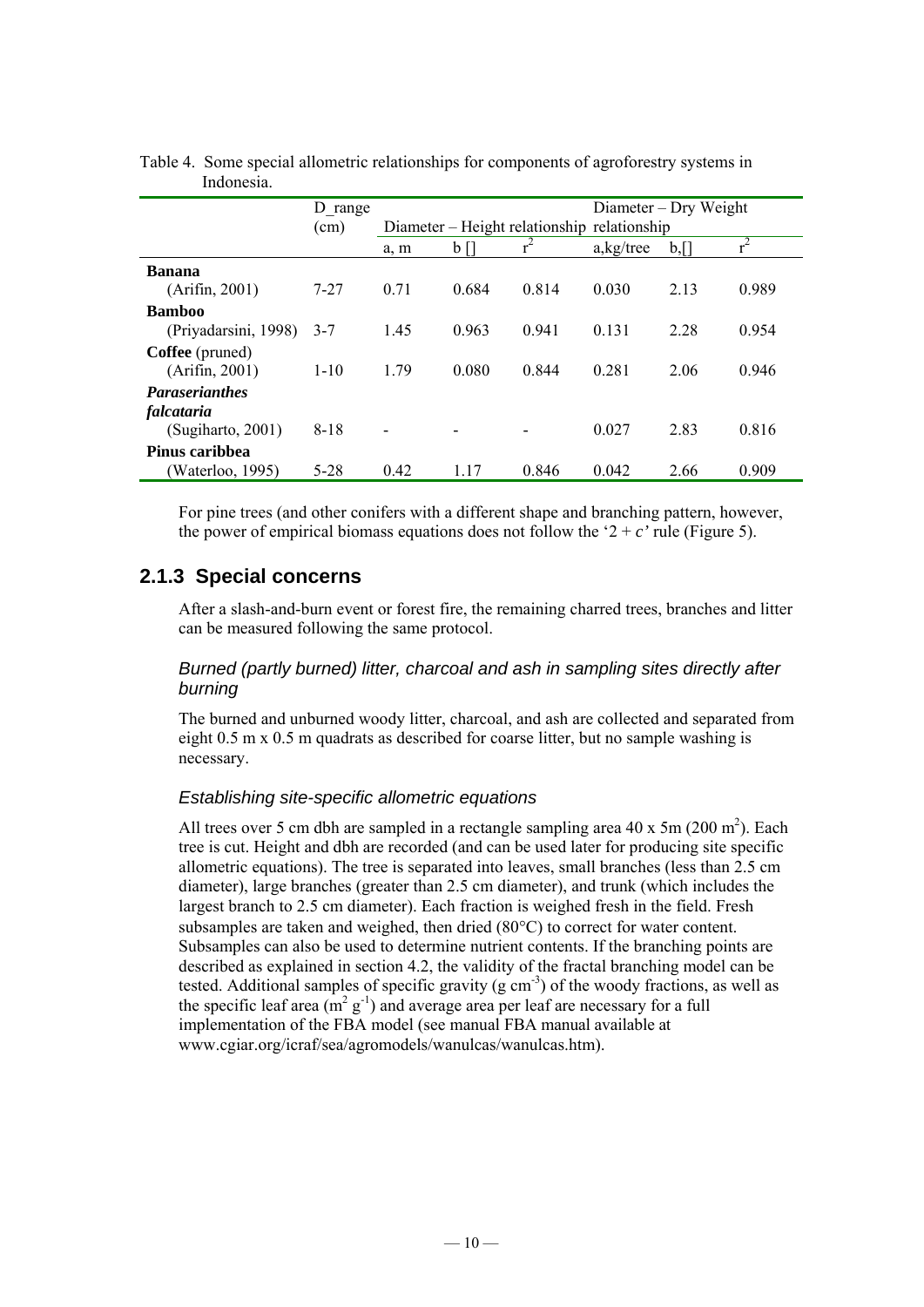

Figure 5. Some special allometric relationships for components of agroforestry systems in Indonesia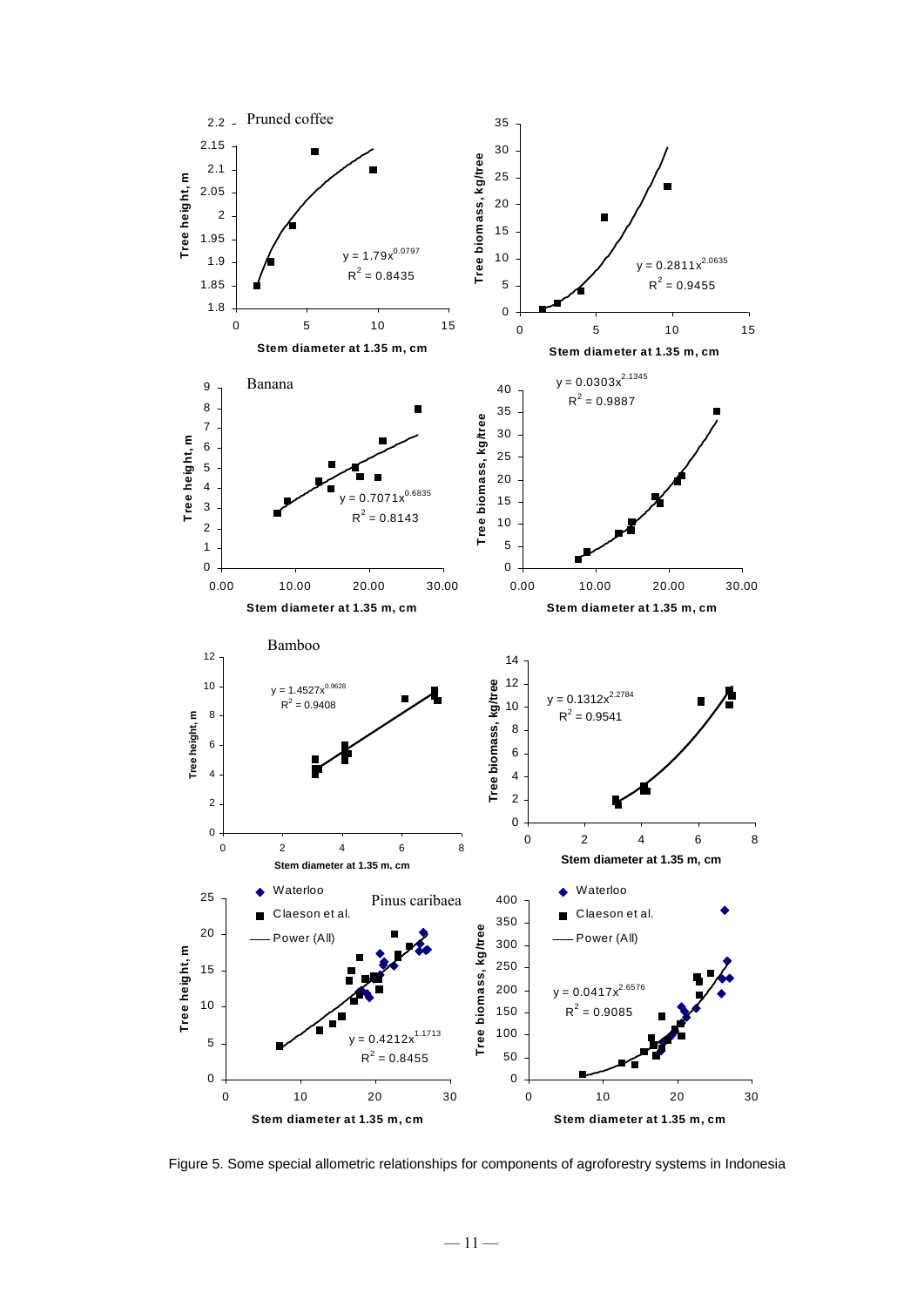#### **Box 4. Sampling protocol for tree necromass**

#### *Procedure*

Within the plot of 200  $m^2$  (5x40 m) all trunks (unburned part), dead standing trees, dead trees on the ground and stumps are sampled that have a diameter  $>$  5 cm and a length of  $>$  0.5 m. Their height (length) is recorded within the 5 m wide transect (see Figure 6) and diameter (halfway the length included), as well as notes identifying the type of wood for estimating specific density.



Biomass =  $\pi$  r<sup>2</sup>, cm<sup>2</sup> x Length, cm x wood density g cm<sup>-3</sup>

Figure 6 Measuring length and diameter to estimate biomass of fallen or felled trees in a transect after slashing and burning

#### *Specific gravity (wood density) of dead wood (optional):*

In advanced stages of decomposition standard rings normally used for measuring soil bulk density can be driven into the wood and recovered for drying and weighing. Otherwise drills should be used to obtain a 'plug' of known volume.

#### *Calculations*

For the **branched** structures an allometric equation is used, as for live trees. For **unbranched** cylindrical structures, an equation is based on cylinder volume:

$$
Biomass = \pi D^2 h \quad \rho / 40
$$

where, biomass is expressed in kg, h = length (m), D = tree diameter (cm) and s  $\rho$  = specific gravity (g cm<sup>-3</sup>) of wood. The latter is estimated as  $0.5$  g cm<sup>-3</sup> as default value, but can be around 0.8 for dense hardwoods, around 0.3 for very light species, and generally decreases during decomposition of dead wood laying on the soil surface.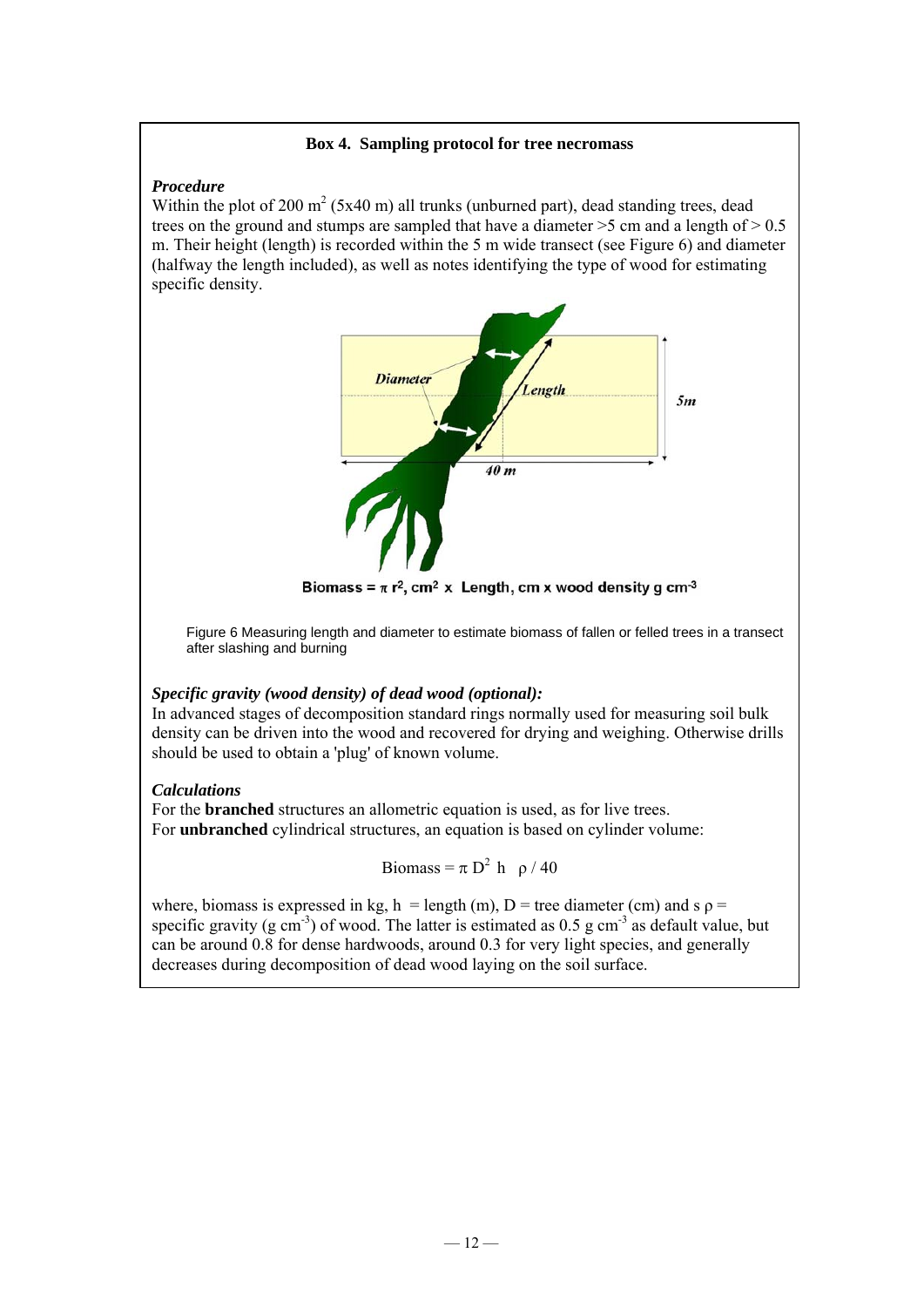# **2.2 Aboveground biomass: Destructive sampling of understorey and litter layer**

In destructive sampling, the vegetation in a given area is cut and weighed (fresh weight), and subsamples of parts of the vegetation (understorey biomass, coarse litter, unburned branches (< 5 cm diameter or < 50 cm length), flowers and fruits are taken, weighed fresh in the field, and weighed again after oven-drying.



## *Field procedure*

Locate sampling frames within the 40  $*$  5 m<sup>2</sup> transect, as indicated in Figure 8, placing it once (randomly) in each quarter of the length of the central rope.

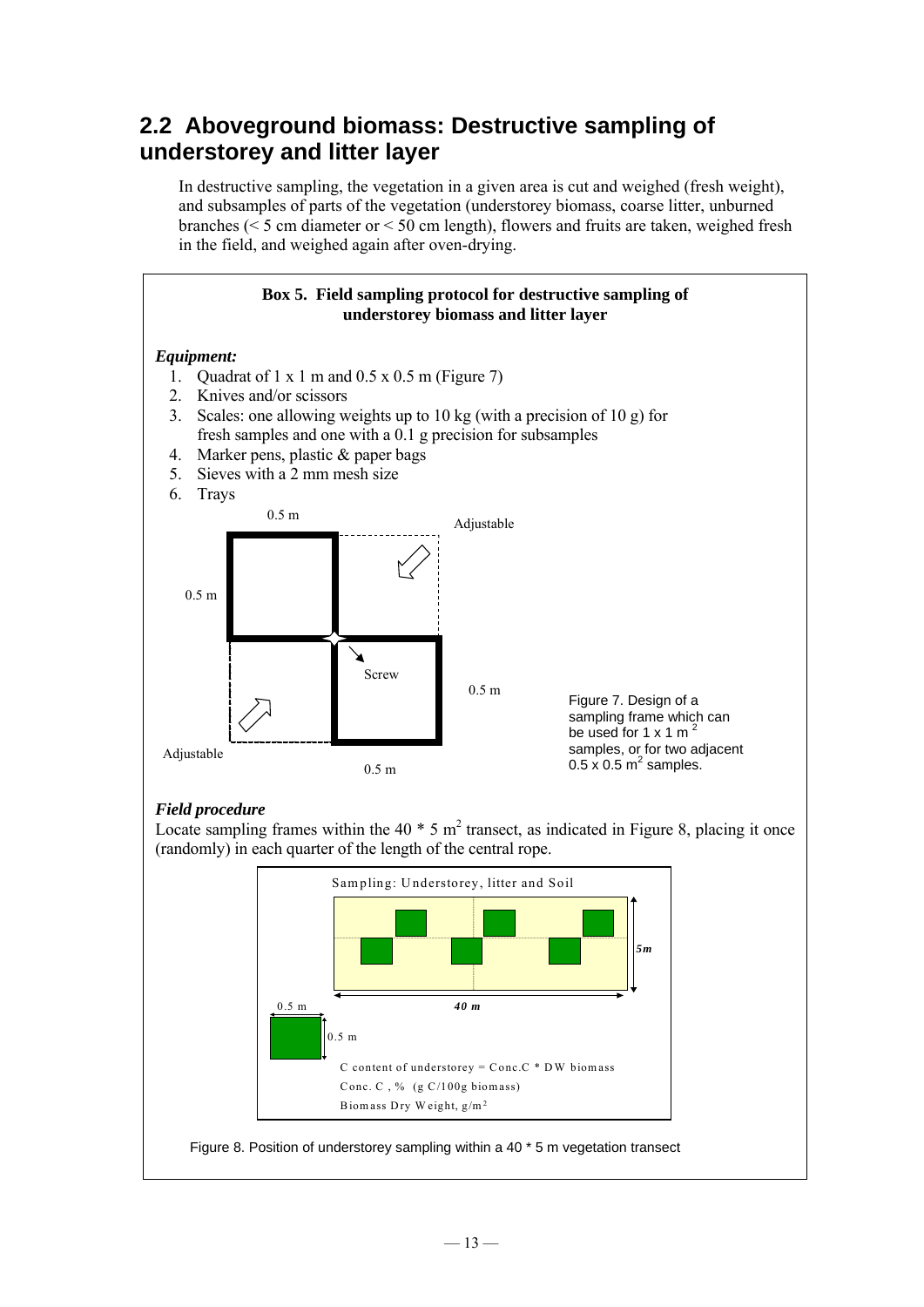#### **Box 5 (continued)**

*Understorey biomass:* All vegetation less than 5 cm dbh is harvested within the 1 x 1 m<sup>2</sup> quadrat. Weigh the total fresh sample  $(g m<sup>2</sup>)$ , mix well and immediately take and weigh a composite fresh sub sample  $(\sim]300 \text{ g}$ , for subsequent oven drying.

*Litter* is sampled within the same frames in two steps:

- *Coarse litter*, (any tree necromass  $\leq 5$  cm diameter and/or  $\leq 50$  cm length, undecomposed plant materials or crop residues, all unburned leaves and branches) is collected in 0.50 m x  $0.50$  m quadrats ( $0.25$  m<sup>2</sup>), on a randomly chosen location within the understorey sample. All undecomposed (green or brown) material is collected to a sample handling location.
- **Fine litter**: Subsequently collect the 0-5 cm soil layer in the same quadrats (including all woody roots) and dry-sieve the roots and partly decomposed, dark litter. If time allows, the sieving can be done on-site, but it may be more convenient to collect bags of the topsoil and process elsewhere.

#### *Sample handling for destructive biomass and litter samples*

- *Biomass:* Dry the subsample at 80°C for conversion to dry weight and for analysis of C, N, and its quality (lignin and polyphenolic concentration which influence the decomposition rate of organic material); if oven capacity is limited, samples can be sun dried (in a ventilated plastic shelve system) and only sub-subsamples processed in the oven.
- *Coarse litter:* To minimize contamination with mineral soil, the samples should be soaked and washed in water; the floating litter is collected, sun dried and weighed, the rest is sieved on a 2 mm mesh sieve and added to the fine litter fraction. Depending on the total amount, a subsample can be taken at this stage for obtaining an 'oven-dry' correction (oven at 80 $^{\circ}$ C). As alternative to the washing procedure, samples can also be ashed (at 650 $^{\circ}$ C) to correct for mineral soil contamination.
- *Fine litter and roots:* The litter (incl. dead roots) and (live) root material collected on the 2 mm sieve (by dry sieving) is washed and dried. The soil passing through this sieve is collected as 0-5 cm sample for  $C_{org}$  or C fraction analysis (see below).

### *Calculations:*

Total dry weight (kg m<sup>-2</sup>) = Total fresh weight (kg) x Subsample dry weight (g) Subsample fresh weight (g) x Sample area  $(m<sup>2</sup>)$ 

Take the average of the 8 samples to record the understorey and litter biomass for the transect replicate.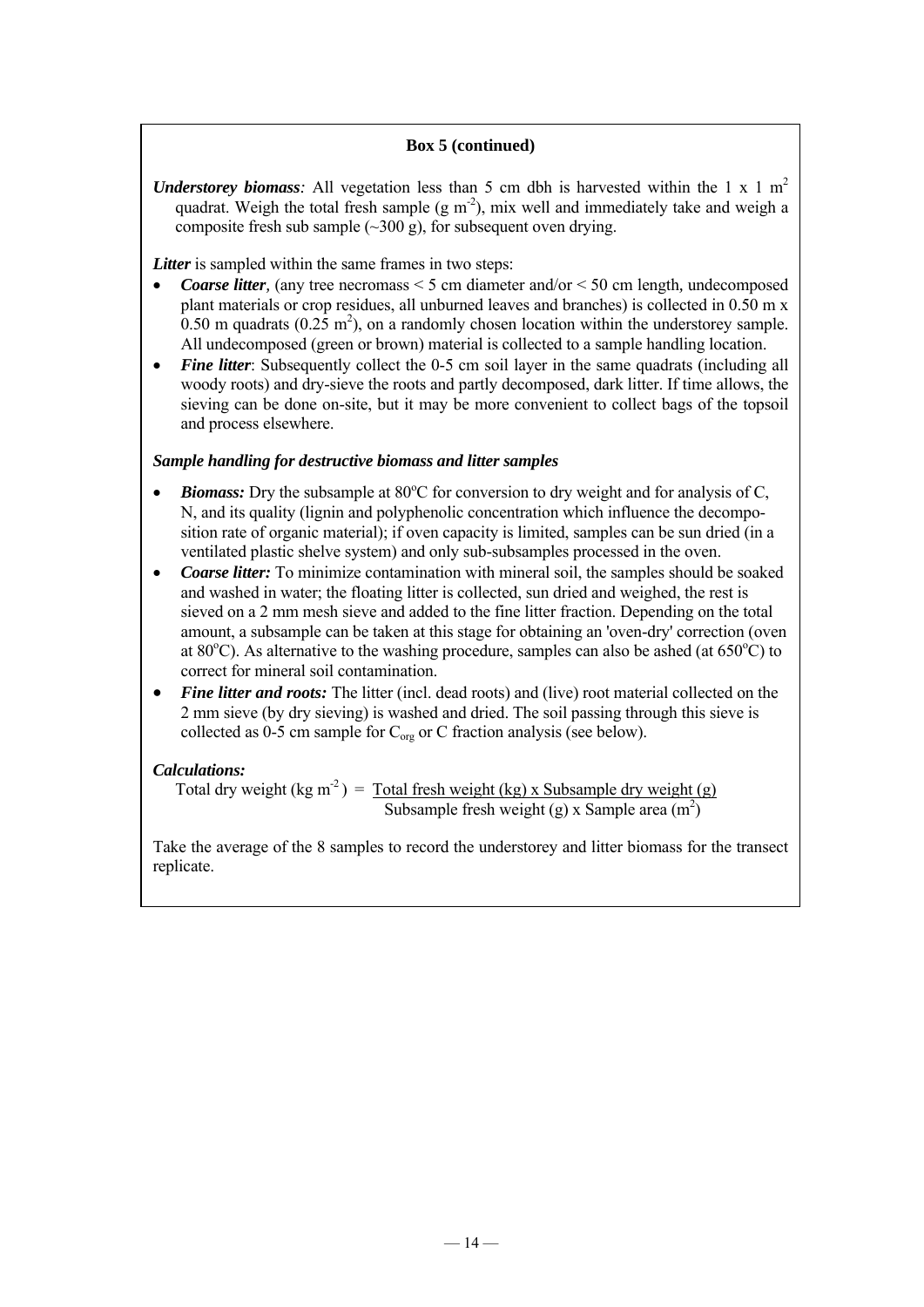# **2.3. Data collection**

All collected data should be arranged in a spread sheet within EXCEL program as follow:

## **Sheet 1**

| <b>CARBON STOCK – nondestructive measurements</b>                                                                                                                                                                                                                                                                                                                                                                                           |                                                |  |
|---------------------------------------------------------------------------------------------------------------------------------------------------------------------------------------------------------------------------------------------------------------------------------------------------------------------------------------------------------------------------------------------------------------------------------------------|------------------------------------------------|--|
| Site number                                                                                                                                                                                                                                                                                                                                                                                                                                 |                                                |  |
| Land Use Type: $\frac{1}{\frac{1}{2} \cdot \frac{1}{2} \cdot \frac{1}{2} \cdot \frac{1}{2} \cdot \frac{1}{2} \cdot \frac{1}{2} \cdot \frac{1}{2} \cdot \frac{1}{2} \cdot \frac{1}{2} \cdot \frac{1}{2} \cdot \frac{1}{2} \cdot \frac{1}{2} \cdot \frac{1}{2} \cdot \frac{1}{2} \cdot \frac{1}{2} \cdot \frac{1}{2} \cdot \frac{1}{2} \cdot \frac{1}{2} \cdot \frac{1}{2} \cdot \frac{1}{2} \cdot \frac{1}{2} \cdot \frac{1}{2} \cdot \frac$ | $Location(GPS):$ E,                            |  |
| Sample taken by:                                                                                                                                                                                                                                                                                                                                                                                                                            | <b>Farmer name:</b>                            |  |
| Date:                                                                                                                                                                                                                                                                                                                                                                                                                                       | Sample area: $.5 * 40 \cdot m^2  20 * 100 m^2$ |  |

Live tree (LT), Dead standing tree (DST), Dead, felled tree (DFT), Big tree ( $BT =$  tree diameter  $> 30$  cm, in large sampling area) Estimated wood density: High, Medium, Low  $(0.8, 0.5, 0.3 \text{ g cm}^3)$ 

| N <sub>o</sub>         | Type                       | Branched?<br>$Y_{or}N$ | Tree<br>Tree<br>Wood<br>height<br>diameter,<br>$(h)$ or<br>cm<br>$\rho$ , e.g.<br>length,<br>m |                   | density                | Estimated Biomass DW, kg/tree |                                                 |                                                       |  |
|------------------------|----------------------------|------------------------|------------------------------------------------------------------------------------------------|-------------------|------------------------|-------------------------------|-------------------------------------------------|-------------------------------------------------------|--|
|                        |                            |                        |                                                                                                | H(igh),<br>M(ediu | Cylinder<br>$(\pi/40)$ | For branched trees:           |                                                 |                                                       |  |
|                        |                            |                        |                                                                                                |                   | m) or<br>L(ow)         | $\rho hD^2$                   | $0.092\mathrm{D}$ $^{2.60}$<br>(Brown,<br>1997) | $0.11 \rho$<br>D <sup>2.62</sup> (Ketterings<br>2001) |  |
| $\overline{1}$         | $\mathop{\rm LT}\nolimits$ | $\mathbf Y$            |                                                                                                |                   |                        |                               |                                                 |                                                       |  |
| $\overline{2}$         | <b>DST</b>                 | ${\bf N}$              |                                                                                                |                   |                        |                               |                                                 |                                                       |  |
| $\overline{3}$         |                            |                        |                                                                                                |                   |                        |                               |                                                 |                                                       |  |
| $\overline{4}$         |                            |                        |                                                                                                |                   |                        |                               |                                                 |                                                       |  |
| $\overline{5}$         |                            |                        |                                                                                                |                   |                        |                               |                                                 |                                                       |  |
| 6                      |                            |                        |                                                                                                |                   |                        |                               |                                                 |                                                       |  |
| $\overline{7}$         |                            |                        |                                                                                                |                   |                        |                               |                                                 |                                                       |  |
| $\,8\,$                |                            |                        |                                                                                                |                   |                        |                               |                                                 |                                                       |  |
| 9                      |                            |                        |                                                                                                |                   |                        |                               |                                                 |                                                       |  |
| 10                     |                            |                        |                                                                                                |                   |                        |                               |                                                 |                                                       |  |
|                        | Total per category:        |                        | kg / sample area                                                                               |                   |                        |                               |                                                 |                                                       |  |
| LT                     |                            |                        |                                                                                                |                   |                        |                               |                                                 |                                                       |  |
| <b>DST</b>             |                            |                        |                                                                                                |                   |                        |                               |                                                 |                                                       |  |
| <b>DFT</b>             |                            |                        |                                                                                                |                   |                        |                               |                                                 |                                                       |  |
| $\mathbf{B}\mathbf{G}$ |                            |                        |                                                                                                |                   |                        |                               |                                                 |                                                       |  |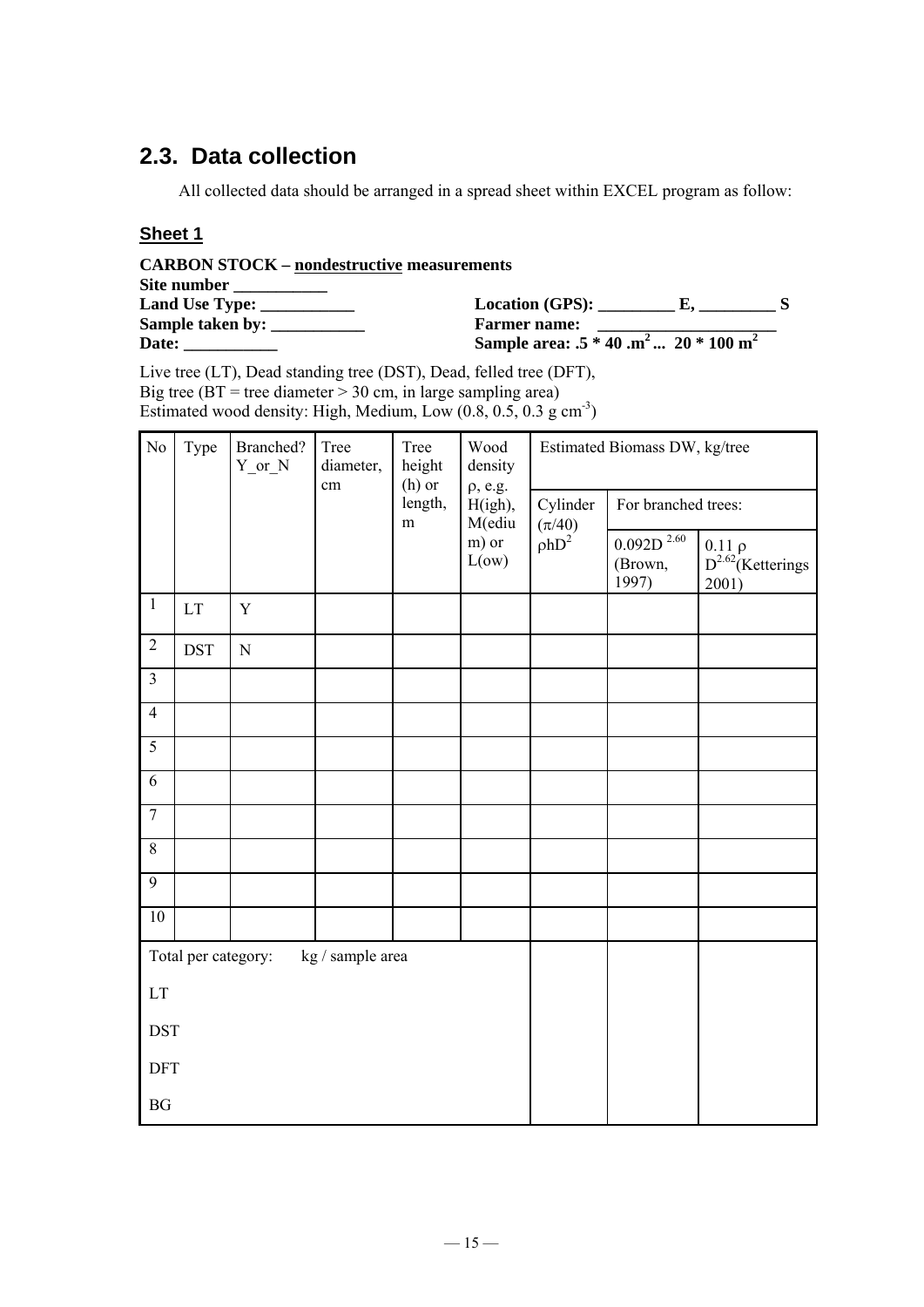## **Sheet 2**

**CARBON STOCK – destructive samples Site number \_\_\_\_\_\_\_\_\_\_\_ Land Use Type: \_\_\_\_\_\_\_\_\_\_\_ Location (GPS): \_\_\_\_\_\_\_\_\_ E, \_\_\_\_\_\_\_\_\_ S Sample taken by: \_\_\_\_\_\_\_\_\_\_\_ Farmer name: \_\_\_\_\_\_\_\_\_\_\_\_\_\_\_\_\_\_\_\_\_ Date:** Sample area: ...1.... m<sup>2</sup>

 $W =$  Fresh weight;  $DW =$  Dry weight;  $S =$  Sub sample; Biom = Green biomass Leaf (L), Stem (S), Tuber  $(T)$  $CLit = Coarse$  litter;  $FLit = Fine$  litter

| N <sub>0</sub> | <b>Type</b>                            | <b>FW</b><br>(kg) | <b>SFW</b><br>(g) | <b>SDW</b><br>(g) | Tot $DW = FW *$<br>SDW/(SFW*area)<br>$(kg m-2)$ | <b>Biomass DW</b><br>$= 10 * TotDW$<br>$(Mg ha-1)$ |
|----------------|----------------------------------------|-------------------|-------------------|-------------------|-------------------------------------------------|----------------------------------------------------|
| $\mathbf{1}$   | $\mathrm{Biom}\left(\mathrm{L}\right)$ | $\cdots$          |                   |                   |                                                 |                                                    |
| $\mathbf{1}$   | $\mathrm{Biom}\left(\mathrm{S}\right)$ |                   |                   |                   |                                                 |                                                    |
| $\mathbf{1}$   | CLit                                   |                   |                   |                   |                                                 |                                                    |
| $\mathbf{1}$   | FLit                                   |                   |                   |                   |                                                 |                                                    |
| 2              | <b>Biom</b>                            |                   |                   |                   |                                                 |                                                    |
| $\overline{2}$ |                                        |                   |                   |                   |                                                 |                                                    |
| $\cdot \cdot$  |                                        |                   |                   |                   |                                                 |                                                    |

## **Sheet 3**

**ESTIMATION OF TOTAL C-STOCK, kg/sample area** = destructive plant sampling + nondestructive sampling.

Two table calculation should be prepared as follows:

| <b>LUS</b>     | Tree*<br>$Mg$ ha <sup>-1</sup> | <b>DW</b><br><b>Under-</b><br>storey<br>$Mg$ ha <sup>-1</sup> | <b>DW</b><br>Necromass $Mg$ ha <sup>-1</sup><br>$Mg$ ha <sup>-1</sup> | DW Root**      | <b>Total DW,</b><br>$Mg$ ha <sup>-1</sup><br>$1+2+3+4$ | Total C,<br>$\%$   | <b>Total C-</b><br>stock Tot<br>DW * Tot C |
|----------------|--------------------------------|---------------------------------------------------------------|-----------------------------------------------------------------------|----------------|--------------------------------------------------------|--------------------|--------------------------------------------|
|                |                                | 2                                                             | 3                                                                     | $\overline{4}$ | 5                                                      | 6                  |                                            |
|                |                                |                                                               |                                                                       |                |                                                        | estimated<br>40-45 |                                            |
| $\overline{2}$ |                                |                                                               |                                                                       |                |                                                        |                    |                                            |
| $\overline{3}$ |                                |                                                               |                                                                       |                |                                                        |                    |                                            |
| 4              |                                |                                                               |                                                                       |                |                                                        |                    |                                            |
| $\overline{5}$ |                                |                                                               |                                                                       |                |                                                        |                    |                                            |
| etc            |                                |                                                               |                                                                       |                |                                                        |                    |                                            |

 $\overline{\phantom{a}}$   $\overline{\phantom{a}}$  = estimated tree biomass using an allometric equation.

 $** =$  Root dry weight in soil layer 0-5 cm only.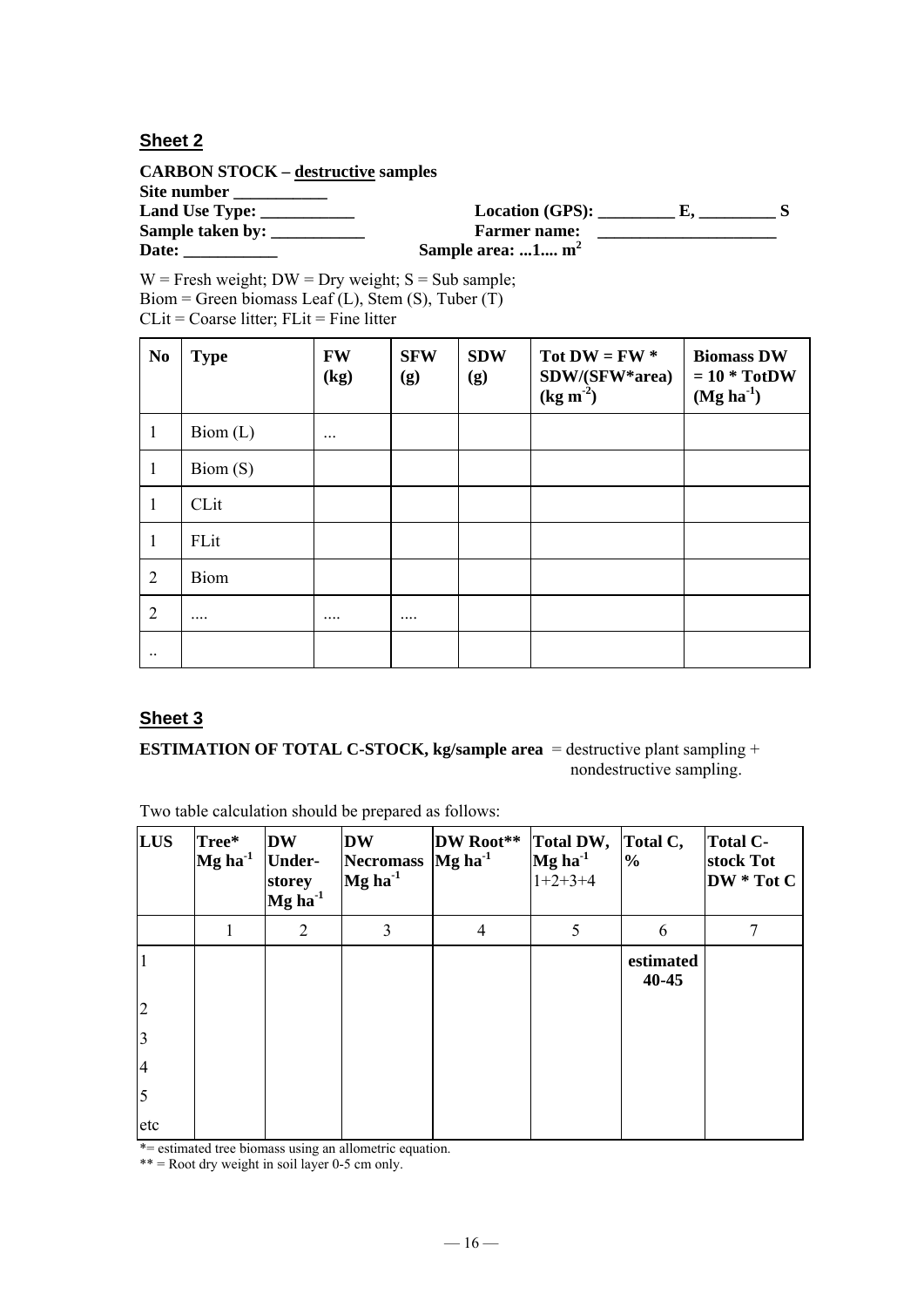| <b>LUS</b>              | Soil weight<br>$0-5$ cm Mg ha <sup>-1</sup> | Tot. C,<br>$0-5$ cm $%$ | Soil weight<br>$5-15$ cm<br>Mg ha <sup>-1</sup> | Tot. C,<br>$0-5$ cm $%$ | <b>Total Soil C-</b><br>stock 0-15 cm<br>$Mg$ ha <sup>-1</sup> | <b>Total C stock</b><br>$Mg$ ha <sup>-1</sup> |
|-------------------------|---------------------------------------------|-------------------------|-------------------------------------------------|-------------------------|----------------------------------------------------------------|-----------------------------------------------|
|                         | 8                                           | 9                       | 10                                              | 11                      | 12                                                             | $13 = 7 + 12$                                 |
|                         |                                             |                         |                                                 |                         | $= (8x9) +$<br>$(10+11)$                                       |                                               |
| $\overline{2}$          |                                             |                         |                                                 |                         |                                                                |                                               |
| $\overline{3}$          |                                             |                         |                                                 |                         |                                                                |                                               |
| 4                       |                                             |                         |                                                 |                         |                                                                |                                               |
| $\overline{\mathbf{5}}$ |                                             |                         |                                                 |                         |                                                                |                                               |
| Etc                     |                                             |                         |                                                 |                         |                                                                |                                               |
|                         |                                             |                         |                                                 |                         |                                                                |                                               |

# **III. Methods for sampling Belowground Organic Pools**

The below-ground organic pools includes soil-C, roots and microbial biomass.

# **3.1 Soil sampling procedures**

Two types of soil samples can be distinguished:

- Disturbed soil samples for chemical analysis (where the results will be expressed per unit dry weight of soil); the samples are normally 'composites' obtained by mixing small amounts of soil from different subsamples
- Undisturbed soil samples for physical analysis, especially the 'bulk density' (specific gravity) of the soil which is essential to convert the soil dry weights into soil volume.

| Table 5. Soil chemical analysis required for characterization of soil samples; compare Anderson |  |
|-------------------------------------------------------------------------------------------------|--|
| and Ingram (1993) for description of methods                                                    |  |

| Soil parameters:                                                      | Methods                                                                                |
|-----------------------------------------------------------------------|----------------------------------------------------------------------------------------|
| $pH_{H2O}$                                                            | $1:1 \text{ H}_2\text{O}$                                                              |
| $pH_{\text{Kcl}}$                                                     | $1:1 \, 1 \, M$ KCl                                                                    |
| C-org, $%$                                                            | wet oxidation, Walkley and Black                                                       |
| Total N, %                                                            | Kjehldahl                                                                              |
| P-Bray2, mg $kg^{-1}$                                                 | Molybdate blue, spectrophotometer                                                      |
| K-exch, cmol <sub>e</sub> $kg^{-1}$                                   | 1 M NH <sub>4</sub> OAc pH 7, Flamephotometer                                          |
| Na-exch, cmol <sub>e</sub> $kg^{-1}$                                  | 1 M NH <sub>4</sub> OAc pH 7, Flamephotometer                                          |
| Ca-exch, cmol <sub>e</sub> $kg^{-1}$                                  | 1 M NH <sub>4</sub> OAc pH 7, Flamephotometer                                          |
| Mg-exch, cmol <sub>e</sub> $kg^{-1}$                                  | 1 M NH <sub>4</sub> OAc pH 7, Flamefotometer                                           |
| Al-exch, cmol <sub>e</sub> $kg^{-1}$                                  | 1 M KCl, Titration method                                                              |
| $H$ -exch, cmol <sub>e</sub> kg <sup>-1</sup>                         | 1 M KCl, Titration method                                                              |
| ECEC, cmol <sub>e</sub> $kg^{-1}$                                     | $K+Na+Ca+Mg + Al-exch + H-exch$                                                        |
| Al-saturation, %                                                      | $(Al-exch / ECEC)$ x $100\%$                                                           |
| Sand, $%$                                                             | pipette                                                                                |
| Loam, $\%$                                                            | pipette                                                                                |
| Clay, $%$                                                             | pipette                                                                                |
| LUDOX fractions, Light, Intermediate<br>and Heavy $g \, kg^{-1}$ soil | Size and particle density fractionation (This is<br>especially for study SOM dynamics) |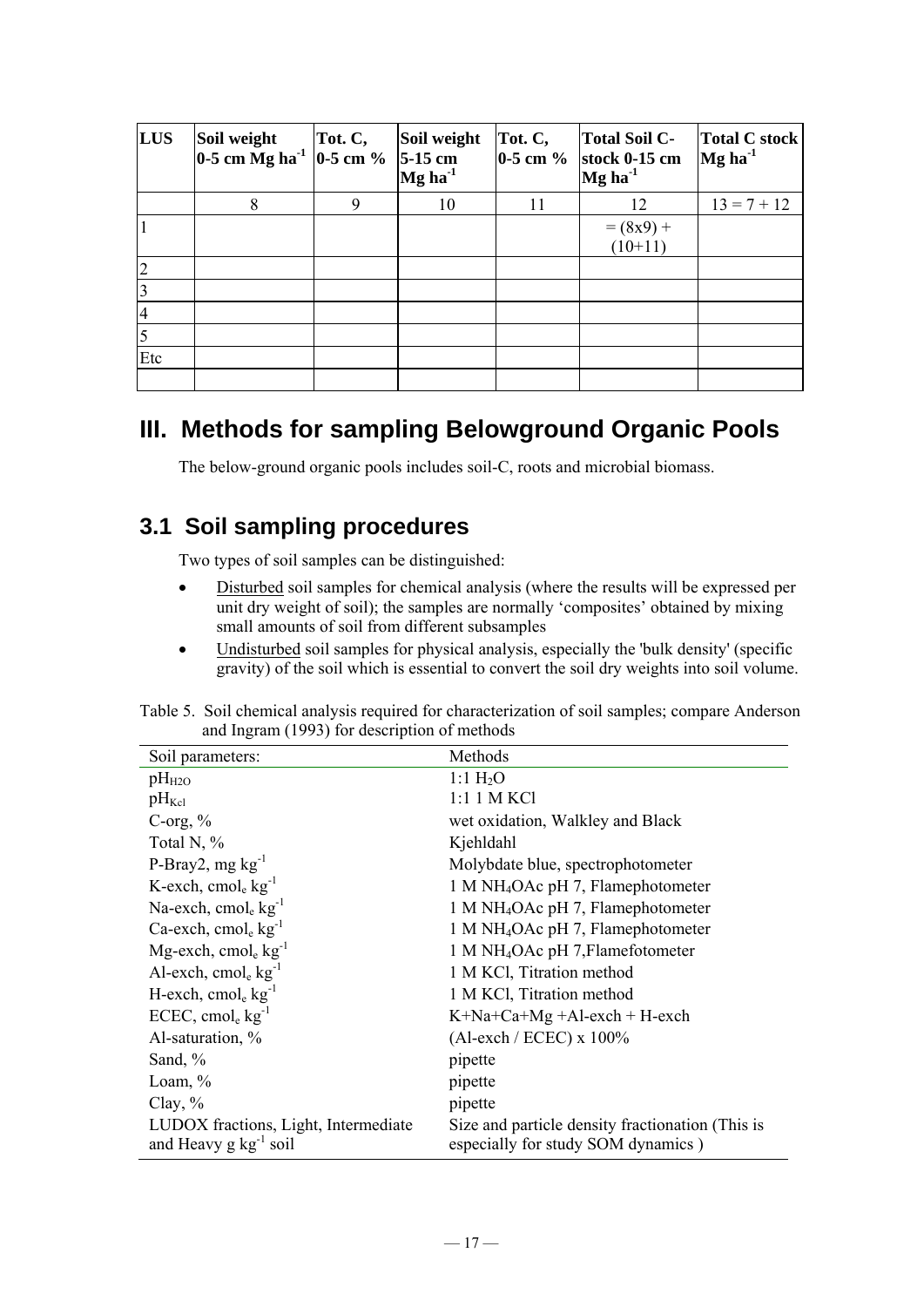## **Box 6. Procedure for taking disturbed soil samples for chemical analysis**

### *Field procedure*

Locate sampling frames within the 40  $*$  5 m<sup>2</sup> transect, as indicated in Figure 1 (see Aboveground manual), placing it once (randomly) in each quarter of the length of the central rope.

- 1. Continue after removing the 0-5 cm (usually organic) layer (see aboveground sampling methods), and take samples of the 5-10, 10-20 and 20-30 cm soil depth. Approximately 1 kg of fresh soil is sufficient, combining soil from three patches within the  $0.5 * 0.5$  m<sup>2</sup> sample grid.
- 2. Soil samples from the same depth taken in the replicate sampling grids within a single transect can be combined directly in the field, or subsequently mixed in the sample processing site.

#### *Sample processing*

- 3. Mix the composite sample thoroughly, and divide into 3 bags: 1 kg of fresh soil for SOM fractionation, 0.5 kg for chemical analysis and another 0.5 kg of soil for archiving; the remainder can be discarded
- 4. Air dry the soil of all three subsamples by placing them in a shallow tray in a well ventilated, dust and wind free area. Break up any clay clods, and crush the soil lumps so that gravel, roots and large organic residues can be removed
- 5. Sieve the soil samples intended for chemical analysis through a 2 mm sieve, and grind them in a mortar in order to pass through a 60 mesh screen.
- 6. Sieve the soil samples intended for SOM fractionation (without grinding). For further treatment see procedure SOM fractionation in manual….
- 7. Write clear labels for each sample using a waterproof marker pen of each sample, and wrap into a second plastic bag to prevent it from physical damage during transportation. Send it to laboratory for chemical analysis (Table 5).

#### **Box 7. Procedure for taking (undisturbed) soil sample for soil bulk density measurement**

### *Remember: quality data of this property are scarce and potential land use impacts large*  Equipment:

- 1. Ring samples (stainless steel) with a sharp edge and of known volume and 100-200 cm<sup>3</sup>, for example 5 cm diameter and height
- 2. External ring to push ring samples gently into the soil
- 3. Soil knife to remove the ring and any excess soil adhering to it
- 4. Plastic bags, rubber bands and marker pen

### *Procedure:*

- 1. Sample close to the sample sites for destructive samples, but avoid any place with possible soil compaction due to other sampling activities
- 2. Remove the coarse litter layer and insert the first ring gently directly from the soil surface, to sample the 0-5 cm depth layer; if the sample could not be inserted smoothly (e.g. due to woody roots or stones), try again nearby
- 3. Excavate the soil from around the ring and cut the soil beneath the ring bottom
- 4. Remove excess soil from above the ring using a knife: first remove excess soil on top of the sample, then place a cover on top of the ring and turn it upside down to remove soil adhering to the ring and cut a smooth surface at the bottom of the ring
- 5. Either transport the cleaned ring to the laboratory, or remove all soil from the ring to a plastic bag which is closed immediately
- 6. On a nearby site, remove the top 5 cm of soil and insert a ring for sampling the 5-10 cm depth layer in a similar way. Repeat for the 10-20 and 20-30 cm depth layer, taking samples around 15 and 25 cm depth
- 7. One set of ring samples per sample quadrant will give you 8 (16) per land use sample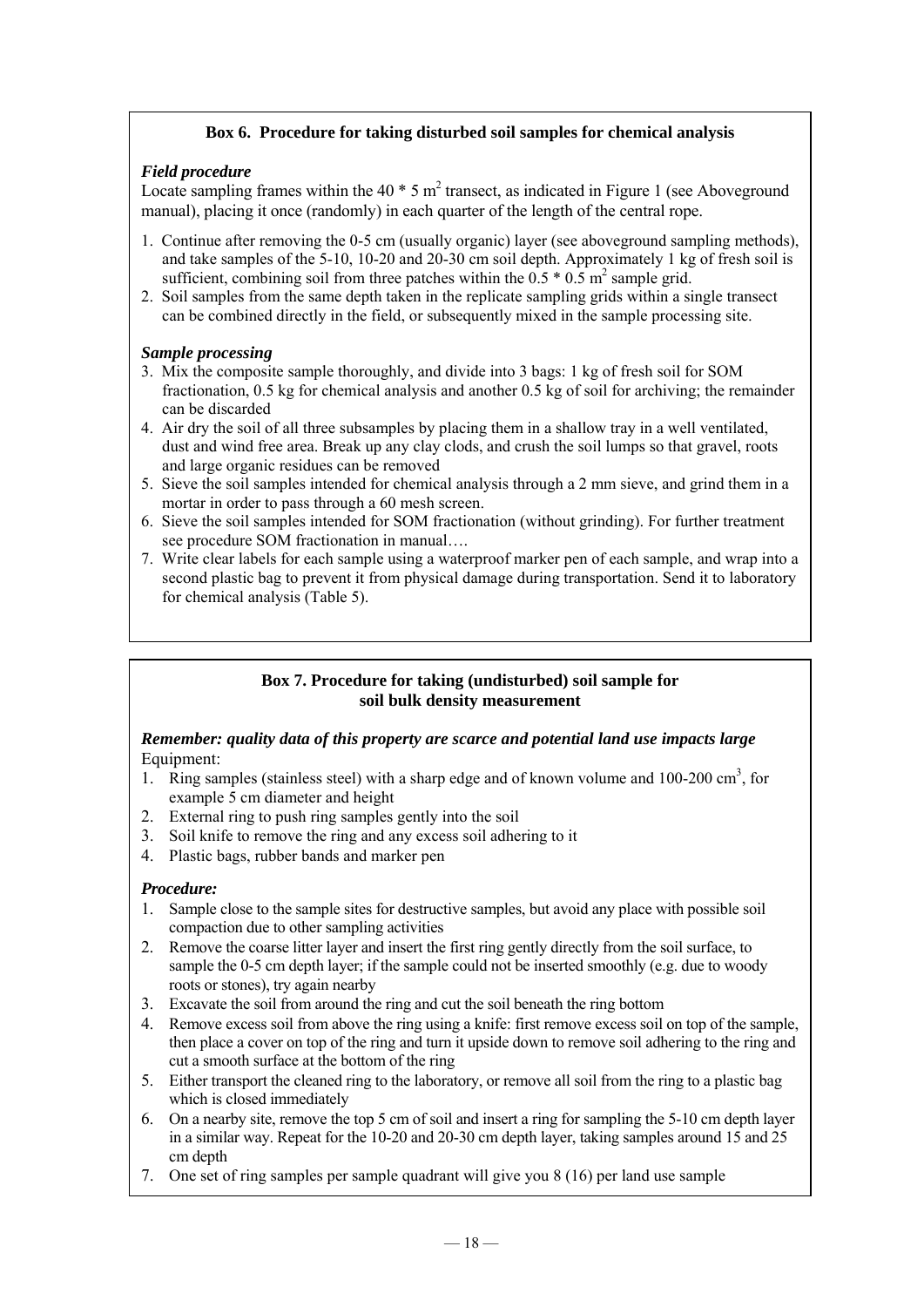#### **Box 7. Procedure for taking (undisturbed) soil sample for soil bulk density measurement (Cont.)**

*Sample processing:* 

Weigh the samples fresh (W<sub>1</sub>, dry at 105°C for 2 days), and weigh again (W<sub>2</sub>)

Bulk density =  $W_2/V$  (g cm<sup>-3</sup>) Volumetric soil water content (Theta) =  $(W_1 - W_2)/V$  (cm<sup>3</sup> cm<sup>-3</sup>)

#### **Box 8: Data analysis: Soil carbon saturation deficit**

As the considerable variation in soil C between soils of different texture and mineralogy under the same land cover type makes it difficult to interpret absolute soil C levels, we can try to estimate this '*background'* or **C-ref** value of long term forest cover for the same site, on the basis of easily measured soil properties. We define a dimensionless *'C saturation deficit', Csa*tdef, as the difference between *the current Corg content* and *a reference content, Corg, ref* which is supposed to indicate the undisturbed forest condition.

$$
C_{\text{satdef}} = (C_{\text{org, ref}} - C_{\text{org}}) / C_{\text{org, ref}} = 1 - (C_{\text{org}} / C_{\text{org, ref}})
$$

Van Noordwijk *et al.* (1997) suggested to use a ratio of the measured C<sub>org</sub> and a reference C<sub>org</sub> value for forest (top) soils of the same texture and pH as a '**sustainability indicator'**. The current version incorporates a generic C distribution with depth. The equation for C<sub>org,,ref</sub> for Sumatra is:

 $C_{ref(additional) } = (Z_{sample} / 7.5)^{-0.42}$  exp(1.333 + 0.00994 \* %Clay + 0.00699 \* %Silt – 0.156 \* pH<sub>KCl</sub>  $+ 0.000427 *$  Elevation  $+ 0.834$  (if soil is Andisol)  $+ 0.363$  (for swamp forest on wetland soils)

| Sample | Depth (middle Clay<br>of sample), cm $%$ |    | Silt<br>$\%$ |     | pH <sub>KCl</sub> Elevation, Andi- Swamp? Cref, Corg, Corg/<br>$m$ a.s.l. | sol? | $\frac{0}{0}$ | $\frac{0}{0}$ | Cref  | Csatdef  |
|--------|------------------------------------------|----|--------------|-----|---------------------------------------------------------------------------|------|---------------|---------------|-------|----------|
|        |                                          | 23 |              | 47  | 250                                                                       |      | 4.39          | 4.7           | 1.069 | $-0.069$ |
|        |                                          |    |              | 4.5 | 250                                                                       |      | 2.57          | 2.6           | 1.013 | $-0.013$ |
| ◠      | 20                                       |    | 14           | 44  | 250                                                                       |      | 2.03          |               | 1.084 | $-0.084$ |

Example of calculations:

Csatdef < 1 means that the soil organic matter content (and probably soil fertility) has declined; Csatdef  $= 1$  soil organic matter content has not changed

Csatdef > 1 soil organic matter content is higher than the average for forest soils under the same conditions

## **3.2 Estimating tree root biomass from proximal roots and allometric relations**

Roots as carbon stock or organic inputs in tropical agriculture have often been neglected due to difficulties in measurement. Current root research methods are laborious and can not be directly related to farmers criteria for selecting and judging the performance of trees.

Similar to the approach of aboveground biomass via allometric relations based on stem diameter, the belowground biomass can be estimated from the proximal roots at the stem base. The theoretical basis for this relation is found in the fractal branching properties (see box 8) of root systems.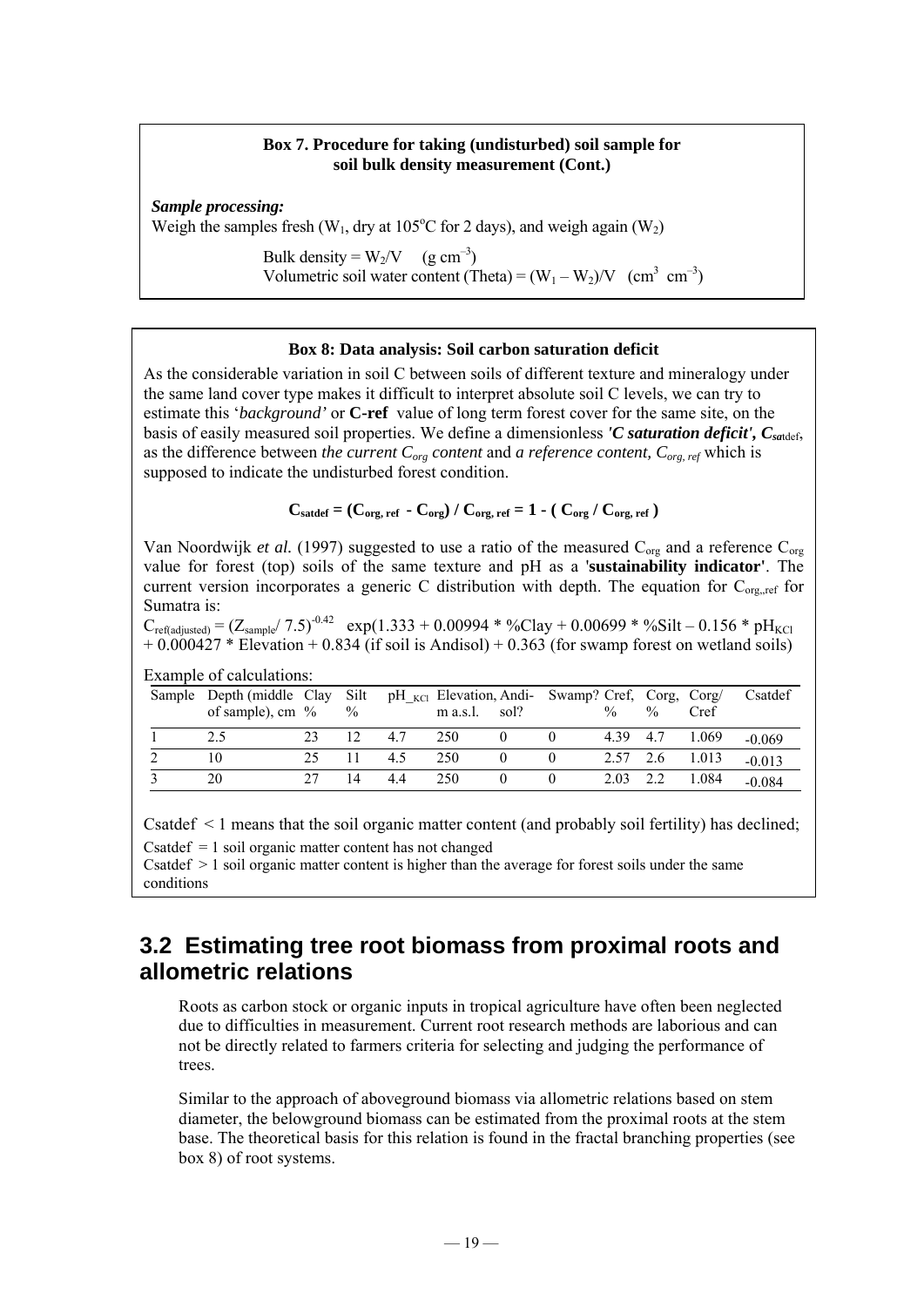

**Figure 9.** Exposing the proximal roots at the base of a tree stem and measuring root diameters of horizontal (H) and vertically (V) oriented roots, as well as that of the tree stem, can be used in FBA to estimate the overall shoot: root dry weight ratio, if the fractal branching parameters for stem and roots are known for the tree species.

The fractal branching rules apply for root systems as well as aboveground stems, but so far no relation between the parameters describing the above- and those describing the belowground patterns in a given species have been established. The FBA program can predict the total size of each root starting at the stem base on the basis of the 'proximal' diameter at the stem base, and we can thus obtain the root system of the whole tree by summation.

- 1. Belowground tree biomass =  $\Sigma_i$  a  $D_i^b$
- 2. Belowground tree biomass = Aboveground Biomass/SRratio

where a and b are parameters for a root allometric equation, as derived in FBA, and the Di refer to all proximal root diameters, measured at the stem base

Default values for the shoot: root ratio (S/Rratio) are 4 for humid tropical forest on normal upland soils, up to 10 on continuously wet sites, and around 1 at very low soil fertility.

# **IV. The application of century model**

The following description of century model version 4.0 is only an introduction to the model, and mainly based on century model handbook (Metherel et al., 1993) which should be consulted for further detail information. The century model is a generic, fortran model developed by Parton et al. (1987 and 1988) to simulate integrated effects of land covers (forest, crops, grasses and savanna), management and global change on C, N, P, S and water dynamics. The model can also simulate the effects of land-use changes such as forest conversion to agriculture crops, and crop rotations including fallow (grasslands). Intercropping systems that involve complex competition for aboveground and belowground factors are not included in the model.

The original version 4.0, the further development of first released version (version 3.0), was also designed to work with "time-zero" (view), in addition to a stand-alone pc version so that model can display a graphic output. The last edition of version 4.0 is not linked to the "time-zero", and produces output in the form of binary file and then ascii file for selected variables. The computer program of century model (century environment) consists of six simulation submodels, twelve input data files, and three utilities. The submodels, obtaining input values from input data files, are soil organic matter (SOM), nitrogen (N), phosphor (P), sulfur (S), plant production, and water budget, submodels.

The input data files contain data on soil, climate, plants (trees, crops and grasses) and cultivation (tillage), fertilization, fire, grazing, harvest, irrigation, organic matter addition. The utilities are used to create or update data files (file100), to create schedule file (event100), and to create ascii file from binary file (list100). The major input variables required to run the model include: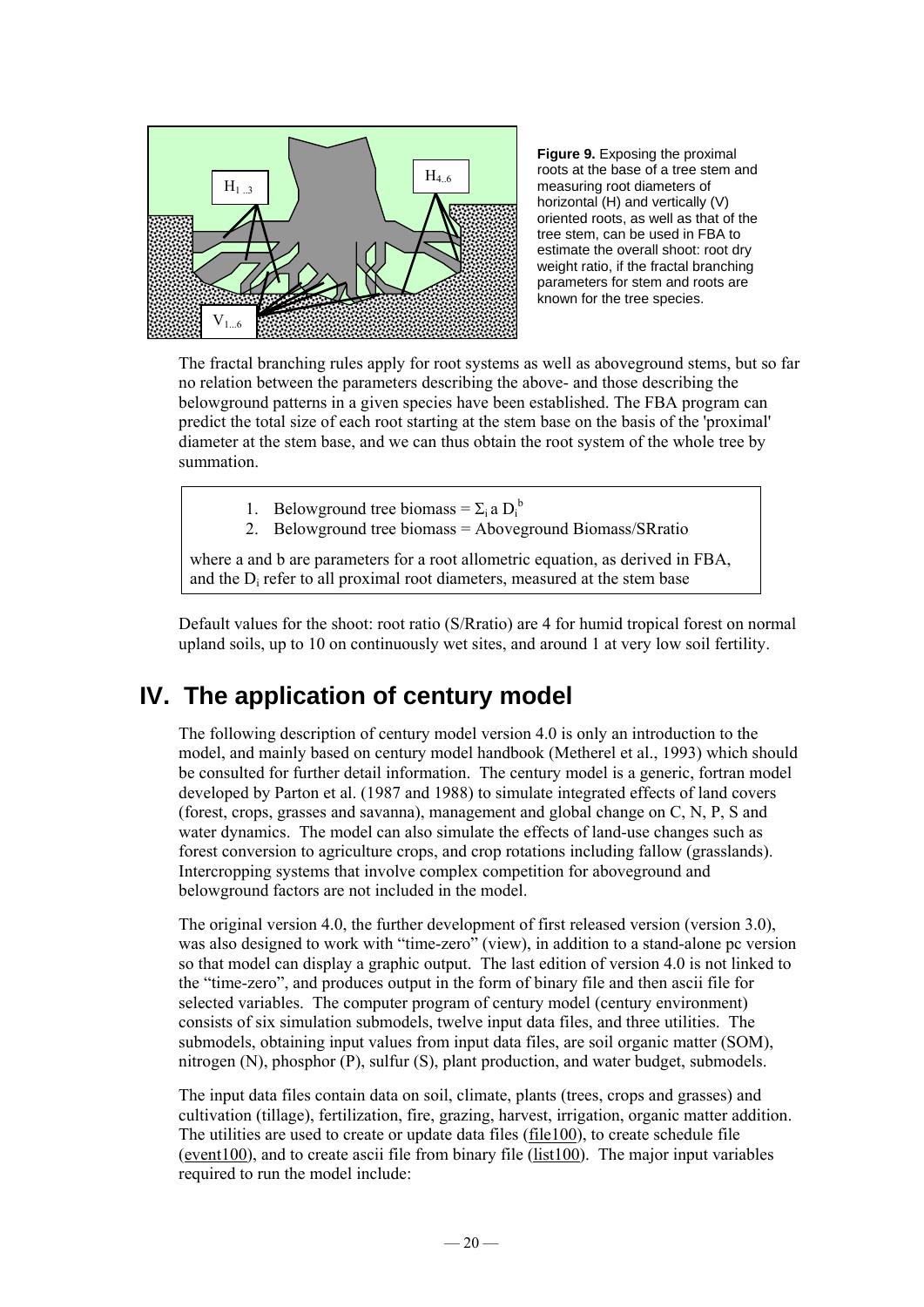- 1. Monthly average maximum and minimum air temperature
- 2. Monthly precipitation
- 3. Lignin content of plant material
- 4. Plant N, P, and S content
- 5. Soil texture
- 6. Atmospheric and soil N inputs
- 7. Initial soil C, N, P, and S levels

Two major steps need to be done before Century Model can be run to simulate particular events; Parameterization and Scheduling using FILE100 and EVENT100 facilities respectively (Table 1). Assuming you have constructed a schedule file (e.g. CASSAVA.SCH), simulating Forest-Logging-Cassava/ *Imperata* rotation, and also have updated the values of existing options or created new options in the xxx.100 files required by the CASSAVA.SCH, then folllow the steps presented in Table 2 to run CASSAVA.SCH.

|  |  |  | Tabel 1. Program utilities and input (options) files in the Century model. |  |
|--|--|--|----------------------------------------------------------------------------|--|
|  |  |  |                                                                            |  |

| <b>FILE100</b>    | Program to update values or create new options in any of the aa a.100 files    |
|-------------------|--------------------------------------------------------------------------------|
| EVENT100          | Program to establish xxx.sch files (the simulation time and to schedule events |
|                   | to occur during the simulation)                                                |
| $\text{Site}.100$ | Site data input                                                                |
| Crop.100          | Crop options file                                                              |
| Tree.100          | Tree options file                                                              |
| Cult.100          | Cultivation options file                                                       |
| Fert. 100         | Fertilization options file                                                     |
| Fire.100          | Fire options file                                                              |
| Graz. $100$       | Grazing data                                                                   |
| Harv.100          | Harvest options file                                                           |
| Irri.100          | Irrigation options file                                                        |
| Omad.100          | Organic matter addition options file.                                          |
| Trem.100          | Tree removal options file.                                                     |

Table 2. The steps to run Century Model for Cassava.sch

| <b>Steps</b> | Action                                                                                                                                    | <b>Explanation</b>                                                                                                                                    |
|--------------|-------------------------------------------------------------------------------------------------------------------------------------------|-------------------------------------------------------------------------------------------------------------------------------------------------------|
| 1. Type      | Century $-s$ cassava $-n$ cass (enter)<br>(This results in <i>modeling is running</i> ,<br>then wait until <i>Execution success</i> comes | Cassava is the program to run and<br>cass in the binary file to save the<br>outputs of program. Remember that -<br>s cassava and -n cass should be in |
|              | out)                                                                                                                                      | lowercase letters                                                                                                                                     |
| 2. Type      | LIST100 (enter)                                                                                                                           | To run program converting outputs in<br>yyy.bin file to yyy.lis file                                                                                  |
|              | Enter the name of binary input file<br>$(no\ .bin)$<br>cass (enter)                                                                       | The name of xxx bin file                                                                                                                              |
|              | Enter the name of ASCII output file<br>$(no$ .lis)<br>cass                                                                                | The name of yyy.lis (may be others)                                                                                                                   |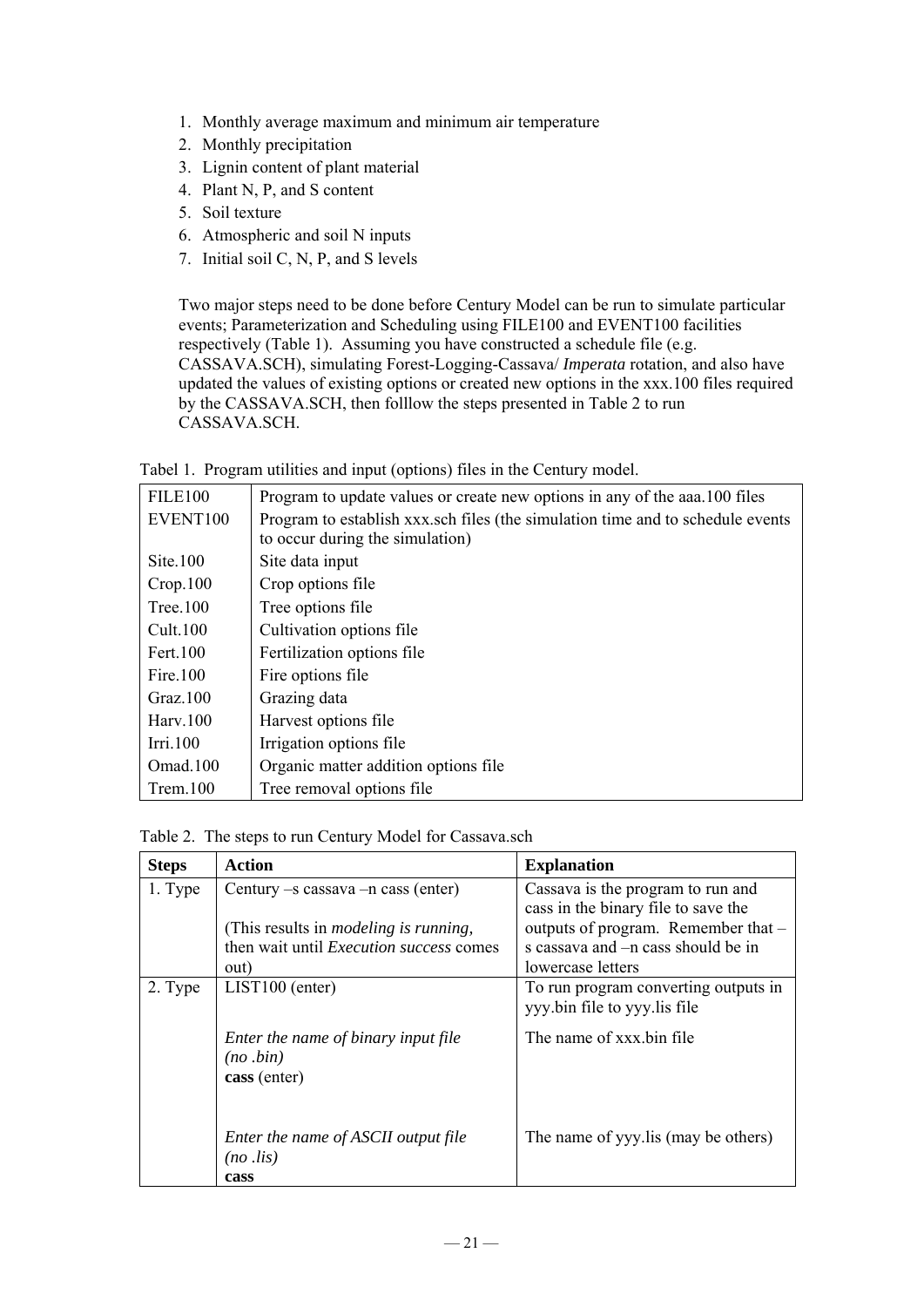| Enter starting time,<br>$\langle$ return $\rangle$ for time file begins : | Using the starting time set in the<br>model                                 |
|---------------------------------------------------------------------------|-----------------------------------------------------------------------------|
| enter                                                                     |                                                                             |
| Enter ending time,<br>$\langle$ return $\rangle$ for time file ends :     | using the ending time set in the model                                      |
| enter                                                                     |                                                                             |
| Enter variables, one per line,<br>$\langle$ return $\rangle$ to quit      |                                                                             |
| fsysc (enter)<br>frstc (enter)<br>somtc (enter)<br>cproda (enter)         | Total C<br>Total live C<br>Total soil organic matter<br>Net primary product |
| enter                                                                     | finish                                                                      |

# **V. Reading materials**

- Anderson and Ingram JSI (eds) 1993 Tropical Soil Biology and Fertility, a Handbook of Methods. CAB International, Wallingford.
- Arifin J. 2001. Estimasi cadangan C pada berbagai sistem penggunaan lahan di Kecamatan Ngantang, Malang. Skripsi-S1. Unibraw, Malang.
- Brown IF, Martinelli LA, Thomas WW, Moreira MZ, Ferreira CAC and Victoria RA. 1995. Uncertainty in the biomass of Amazonian forests: an example from Rondonia, Brazil. Forest Ecology and Management 75: 175-189
- Brown S. 1997. Estimating biomass and biomass change of tropical forests, a primer. FAO Forestry paper 134, FAO, Rome
- Ketterings QM, Coe R, van Noordwijk M, Ambagau Y and Palm CA. 2001. Reducing uncertainty in the use of allometric biomass equations for predicting above-ground tree biomass in mixed secondary forests. Forest Ecology and Management 120, 199-209.
- Metherell AK, Harding LA, Cole CV and Parton WJ. 1993. Century Soil Organic Matter Model Environment. Technical Documentation Agroecosystem Version 4.0. GSPR Technical Report No. 4. USDA-ARS, Fort Collins, Colorado, USA.
- Murdiyarso DM, Hairiah K and Van Noordwijk M. (Eds.). 1994. Modelling and Measuring Soil Organic Matter Dynamics and Greenhouse Gas Emissions after Forest Conversion. Proceedings of Workshop/ Training Course 8-15 August 1994, Bogor/Muara Tebo. ASB-Indonesia publication No. 1. pp 9-34
- Murdiyarso, D., Van Noordwijk, M. and Suyamto, D.A., 1999. Modelling Global Change Impacts on the Soil Environment: Report of Training Workshop 5-13 May 1998. IC-SEA Report No. 6, BIOTROP-GCTE/ICSEA, Bogor, Indonesia pp 11-20
- Parton WJ, Schimel DS, Cole CV and Ojima DS. 1987. Analysis of factors controlling soil organic matter levels in Great Plains grassland. Soil Science Soc. Am. J., 51: 1173-1179.
- Parton WJ, Stewart JWB and Cole CV. 1988. Dynamics of C, N, P and S in grassland soils: a model. Biogeochemistry, 5: 109-131.
- Priyadarsini R. 1998. Studi cadangan C dan populasi cacing tanah pada berbagai macam system pola tanam berbasis pohon. Thesis S2, Unibraw, Malang.
- Sugiharto C. 2002. Kajian Aluminium sebagai factor penghambat pertumbuhan pohon sengon (*Paraserianthes falcataria* L. Nielsen). Skripsi S1, Unibraw, Malang.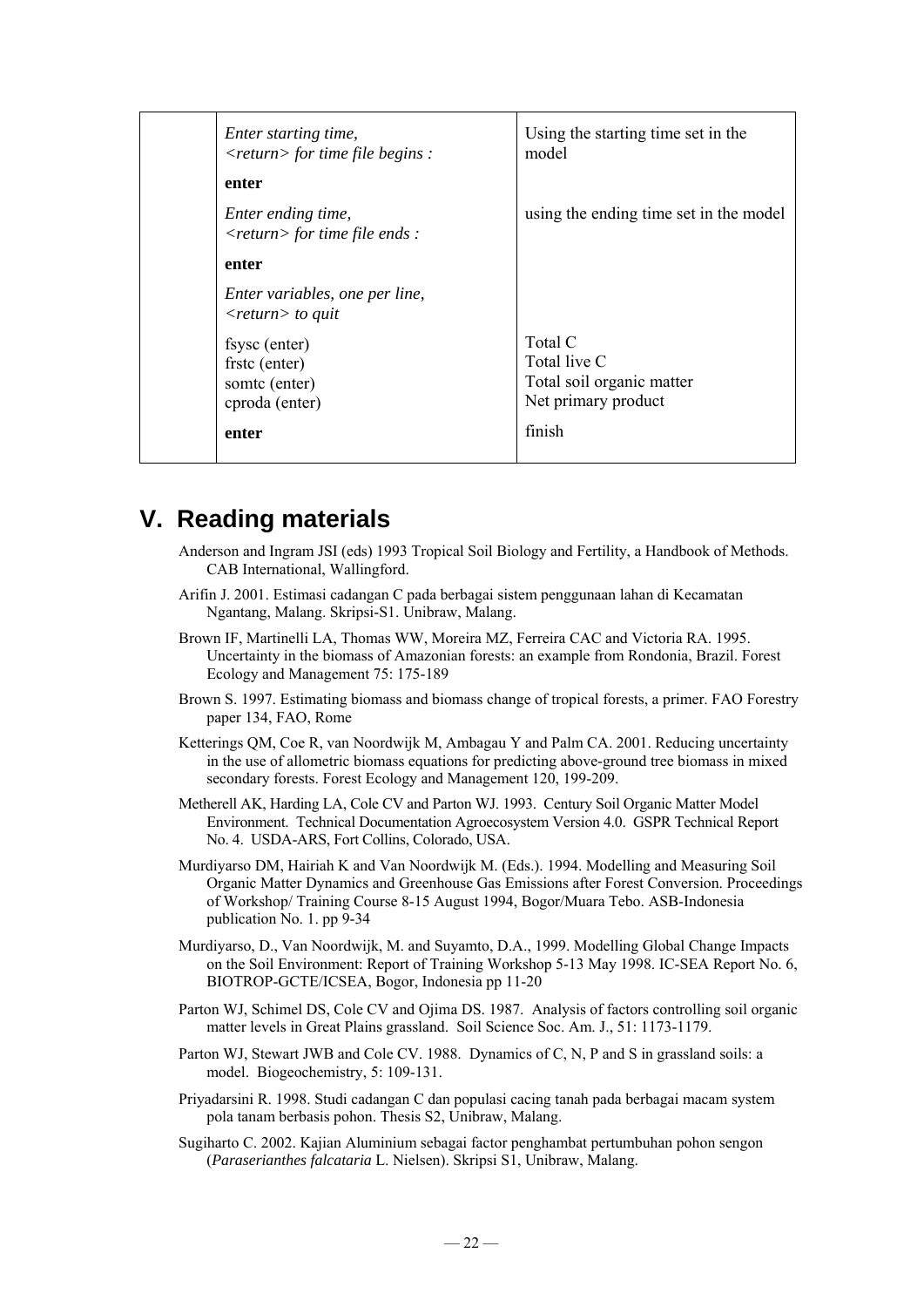- Van Noordwijk M, Cerri C, Woomer PL, Nugroho K and Bernoux M. 1997. Soil carbon dynamics in the humid tropical forest zone. Geoderma 79: 187-225.
- Van Noordwijk, M. and Mulia, R. 2002. Functional branch analysis as tool for scaling above- and belowground trees for their additive and non-additive properties. Ecological Modelling (*in press*)
- Waterloo MJ. 1995. Water and nutrient dynamics of Pinus caribaea plantation forests on former grassland soils in Southwest Viti Levu, Fiji. PhD thesis, Vrije Universiteit, Amsterdam, the Netherlands. 478 pp
- Weyerhaeuser H, and Tennigkeit T. 2000. Forest inventory and monitoring manual. International Centre for Research in Agroforestry, ICRAF. Chiang Mai, Thailand.
- Wood GB, Turner BJ, Brack CL. (eds.): Code of Forest Mensuration Practice Research Working Group #2 (1999) Code of Forest Mensuration Practice: A guide to good tree measurement practice in Australia and New Zealand. http://www.anu.edu.au/Forestry/mensuration/rwg2/code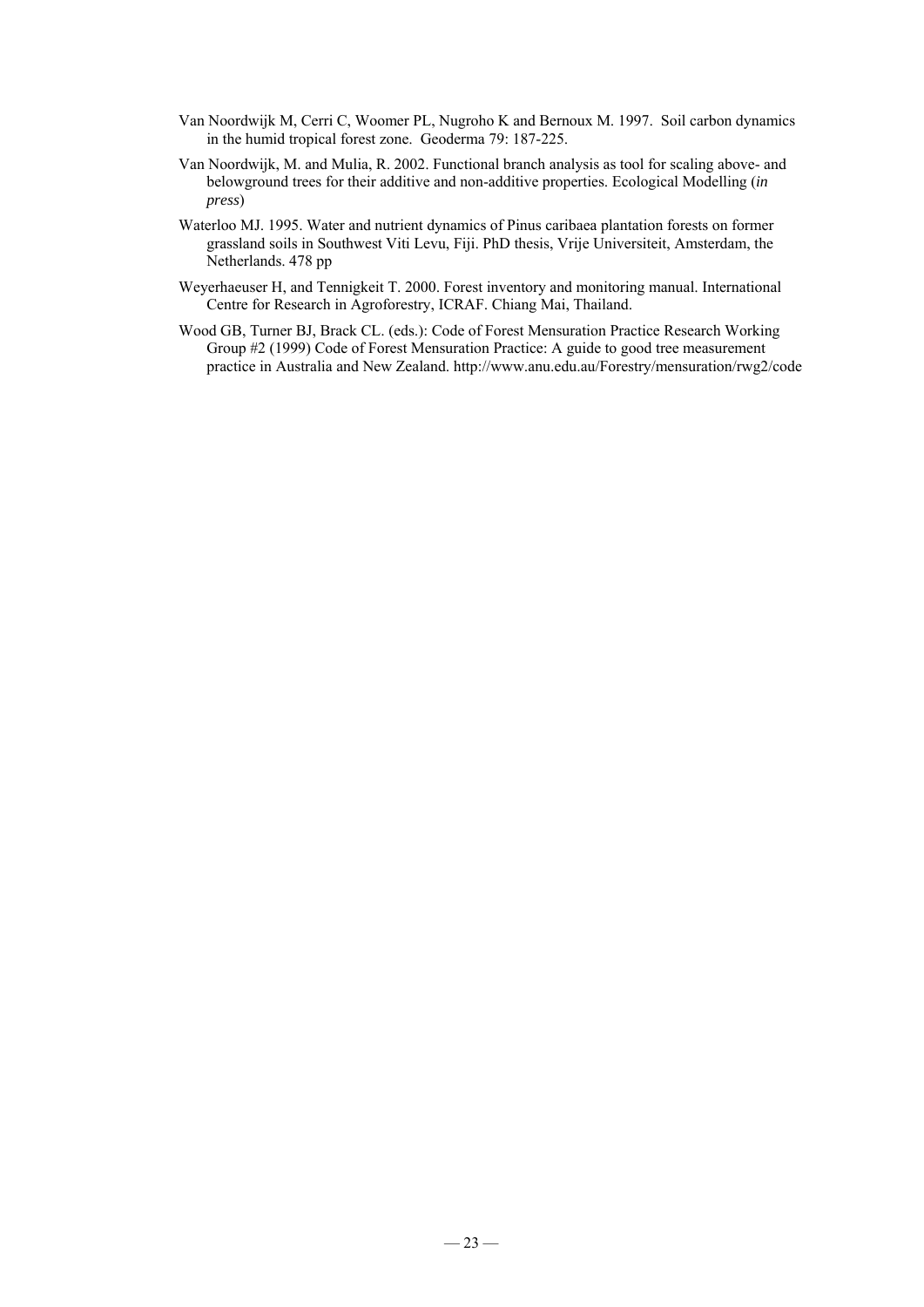## **Contents of this series of lecture notes**

- **1.** Problem definition for integrated natural resource management in forest margins of the humid tropics: characterisation and diagnosis of land use practices *by: Meine van Noordwijk, Pendo Maro Susswein, Cheryl Palm, Anne-Marie Izac and Thomas P Tomich*
- **2.** Land use practices in the humid tropics and introduction to ASB benchmark areas *by: Meine van Noordwijk, Pendo Maro Susswein, Thomas P Tomich, Chimere Diaw and Steve Vosti*
- **3.** Sustainability of tropical land use systems following forest conversion *by: Meine van Noordwijk, Kurniatun Hairiah and Stephan Weise*
- **4A.** Carbon stocks of tropical land use systems as part of the global C balance: effects of forest conversion and options for 'clean development' activities. *by: Kurniatun Hairiah, SM Sitompul, Meine van Noordwijk and Cheryl Palm*
- **4B.** Methods for sampling carbon stocks above and below ground. *by: Kurniatun Hairiah, SM Sitompul, Meine van Noordwijk and Cheryl Palm*
- **5.** Biodiversity: issues relevant to integrated natural resource management in the humid tropics *by: Sandy E Williams, Andy Gillison and Meine van Noordwijk*
- **6A.** Effects of land use change on belowground biodiversity *by: Kurniatun Hairiah, Sandy E Williams, David Bignell, Mike Swift and Meine van Noordwijk*
- **6B.** Standard methods for assessment of soil biodiversity and land use practice *by: Mike Swift and David Bignell (Editors)*
- **7.** Forest watershed functions and tropical land use change *by: Pendo Maro Susswein, Meine van Noordwijk and Bruno Verbist*
- **8.** Evaluating land use systems from a socio-economic perspective *by: Marieke Kragten, Thomas P Tomich, Steve Vosti and Jim Gockowski*
- **9.** Recognising local knowledge and giving farmers a voice in the policy development debate *by: Laxman Joshi, S Suyanto, Delia C Catacutan and Meine van Noordwijk*
- **10.** Analysis of trade-offs between local, regional and global benefits of land use *by: Meine van Noordwijk, Thomas P Tomich, Jim Gockowski and Steve Vosti*
- **11A.** Simulation models that help us to understand local action and its consequences for global concerns in a forest margin landscape *by: Meine van Noordwijk, Bruno Verbist, Grégoire Vincent and Thomas P. Tomich*
- **11B.** Understanding local action and its consequences for global concerns in a forest margin landscape: the FALLOW model as a conceptual model of transitions from shifting cultivation *by: Meine van Noordwijk*
- **12.** Policy research for sustainable upland management *by: Martua Sirait, Sandy Williams, Meine van Noordwijk, Achmad Kusworo, Suseno Budidarsono, Thomas P. Tomich, Suyanto, Chip Fay and David Thomas*